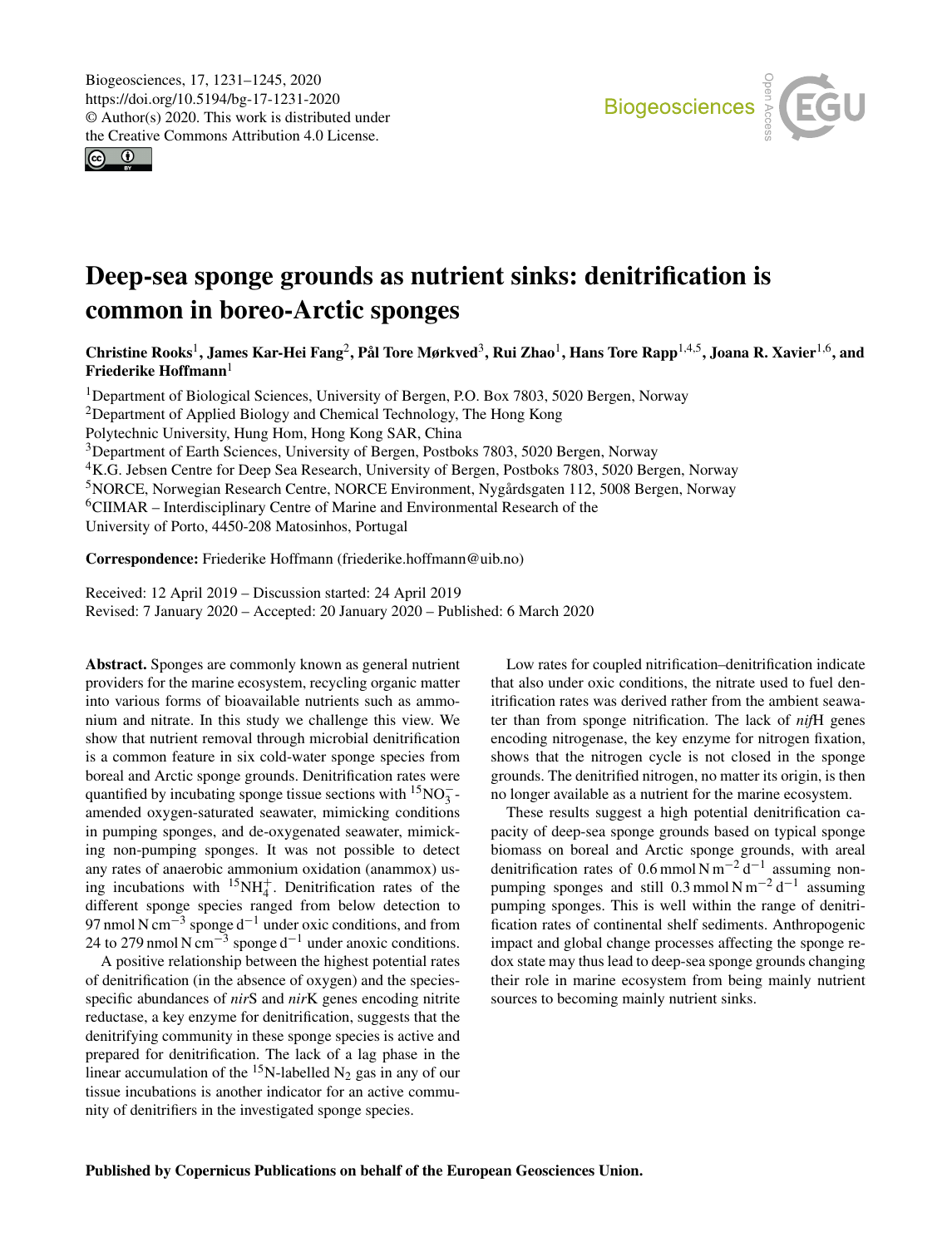# 1 Introduction

Sponges are sessile filter feeders with an immense capacity to process large volumes of seawater (Kahn et al., 2015; Reiswig, 1974). As such, they play a critical role in benthic– pelagic coupling, recycling particulate or dissolved organic matter from the water column into various forms of bioavailable nutrients (Reiswig, 1974; Yahel et al., 2003; Hoffmann et al., 2009; Schläppy et al., 2010a; Maldonado et al., 2012; de Goeij et al., 2013; Rix et al., 2016). Sponges show active nitrogen metabolism, as recently reviewed by Feng and Li (2019), Pawlik and McMurray (2019), Zhang et al. (2019), and Folkers and Rombouts (2020). Actively pumping sponges have been associated with the release of dissolved inorganic nitrogen (DIN), enriching ex-current waters with excess ammonium  $(NH_4^+)$  and/or nitrite and nitrate (NO<sub>3</sub> and/or NO<sub>2</sub>, summarized as NO<sub>x</sub>; Southwell et al., 2008; Fiore et al., 2013; Keesing et al., 2013; Leys et al., 2018; Hoer et al., 2018). Whilst  $NH_4^+$  is excreted by sponge cells as a metabolic waste product (Yahel et al., 2003),  $\overline{NO_x}$ is derived from the microbial oxidation of  $NH_4^+$ , through  $NO<sub>2</sub><sup>-</sup>$ , to  $NO<sub>3</sub><sup>-</sup>$  in aerobic nitrification (Painter, 1970; Corredor et al., 1988; Diaz and Ward, 1997; Jiménez and Ribes, 2007; Southwell et al., 2008; Fiore et al., 2010; Schläppy et al., 2010a; Radax et al., 2012;). Nitrogen fixation has also been reported in shallow-water sponges (Wilkinson and Fay, 1979; Wilkinson et al., 1999; Mohamed et al., 2008; Ribes et al., 2015), reducing biologically inaccessible  $N_2$  gas to  $NH_4^+$ , which represents yet another source of DIN from sponges. DIN release has been affiliated with a number of deep-sea and shallow-water sponges and varies according to species (Schläppy et al., 2010a; Radax et al., 2012; Keesing et al., 2013), as well as on temporal (Bayer et al., 2008; Radax et al., 2012) and spatial scales (Fiore et al., 2013; Archer et al., 2017). Such variations have been linked to abiotic conditions, as well as the availability of organic matter or nutrients in the water column (Bayer et al., 2008; Fiore et al., 2013; Archer et al., 2017).

In any case, since nitrification is dependent on oxygen,  $NO<sub>x</sub><sup>-</sup>$  release is dependent on active filtration, delivering an excess of  $O_2$  to sponge tissues (Reiswig, 1974; Hoffmann et al., 2008; Southwell et al., 2008; Pfannkuchen et al., 2009; Fiore et al., 2013; Keesing et al., 2013; Leys et al., 2018). Fluctuations in pumping activity, however, disrupt the delivery of  $O_2$  to sponge tissues, resulting in either heterogeneous oxygenation within the sponge matrix or complete anoxia (Hoffmann et al., 2005, 2008; Schläppy et al., 2007, 2010b). Under such conditions, a paucity of oxygen would inevitably promote anaerobic microbial processes.

Anaerobic N transformations have been quantified using <sup>15</sup>N tracer experiments in deep-sea (Hoffmann et al., 2009) and shallow-water sponges (Schläppy et al., 2010a; Fiore et al., 2013). In the deep-sea sponge *Geodia barretti*, the removal of fixed nitrogen via heterotrophic denitrification (the sequential and anaerobic reduction of  $NO_3^-$ , via  $NO_2^-$ , to

### 1232 C. Rooks et al.: Deep-sea sponge grounds as nutrient sinks

 $N_2$ ) was shown to exceed sedimentary denitrification rates at equivalent depths by a factor of 2 to 10 (Hoffmann et al., 2009). Also, anaerobic ammonium oxidation (anammox, transforming  $NH_4^+$  and  $NO_2^-$  to  $N_2$ ) was quantified in that study, as well as nitrification performed simultaneously with denitrification (coupled nitrification–denitrification). Given that marine sediments are considered the major sites of marine N transformations (Seitzinger, 1988; Middelburg et al., 1996), sponges may thus represent a significant, yet largely overlooked sink for bioavailable nitrogen (Hoffmann et al., 2009).

The redox state of the sponge tissue as well as the rates of the different N transforming processes could thus determine whether the sponge may act as a nutrient source or a nutrient sink. It has been observed in field studies that sponges can act as both net sources or sinks for  $NH_4^+$  and  $NO_3^-$  (Fiore et al., 2013; Archer et al., 2017); however the balance of the underlying processes and their controlling factors have not as yet been quantified.

The understanding of such processes and their dynamics is particularly relevant for areas where sponges occur in high densities, forming highly structured habitats as is the case of the sponge grounds found widely distributed across the deeper areas of the oceans. In such areas, sponges can represent up to 95 % of the total invertebrate biomass (Murillo et al., 2012) and attain densities of up to 20 individuals  $m^{-2}$ (Hughes and Gage, 2004). In the North Atlantic boreo-Arctic region the widely distributed sponge grounds have traditionally been divided into two main types. The cold-water (Arctic) type, generally found along continental slopes and midocean ridges at negative temperatures, or at least below 3– 4 ◦C, and comprising a multi-specific assemblage of demosponges (the astrophorids *Geodia parva*, *G. hentscheli*, and *Stelletta rhaphidiophora*) and glass sponges (the hexactinellids *Schaudinnia rosea*, *Trichasterina borealis*, *Scyphidium septentrionale*, and *Asconema foliata*; Klitgaard and Tendal, 2004; Cardenas et al., 2013; Roberts et al., 2018) . The boreal type is mainly found along continental shelves and upper slopes and at temperatures above 4 ◦C. These grounds are dominated by the astrophorids *Geodia barretti*, *G. atlantica*, *Stryphnus fortis*, and *Stelletta normani* (Klitgaard and Tendal, 2004; Murillo et al., 2012; Cardenas et al., 2013). To make reliable estimates on the potential nitrogen sink function of these deep-sea sponge grounds, denitrification rates from more sponge ground species are needed.

In this study we quantify the potential nutrient sink function of six sponge species which characterize the two main types of boreo-Arctic tetractinellid sponge grounds. We aim to test our hypothesis that nutrient removal through microbial denitrification is a common feature in cold-water sponges, and that rates are dependent on oxygen availability in the sponge tissue. Based on these results we aim to estimate the potential nutrient sink function of boreo-Arctic sponge grounds for the marine ecosystem.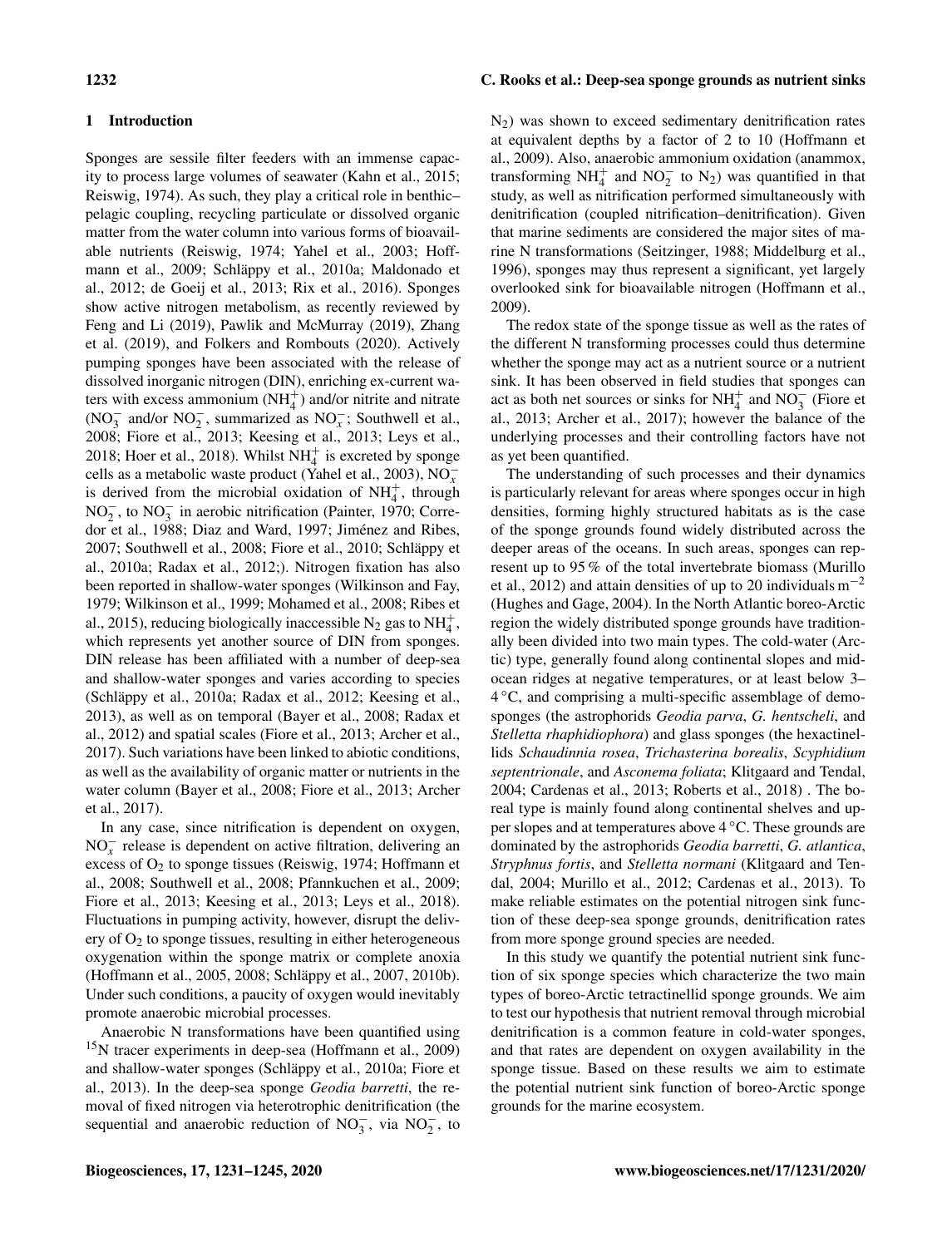#### 2 Materials and methods

#### 2.1 Site description

Arctic sponge species were collected at the Schulz Bank ( $73°50'$  N,  $7°34'E$ ). This is a large seamount located at the transition between the Mohn and the Knipovich ridges, two of the main sections of the Arctic Mid-Ocean Ridge (AMOR). The seamount rises from more than 2500 m depth and its summit and shallower areas (550–700 m depth) host a dense and diverse sponge ground composed of a multispecific assemblage of species dominated by tetractinellid demosponges (*Geodia parva*, *G. hentscheli*, and *Stelletta rhaphidiophora*) and hexactinellid sponges (*Schaudinnia rosea*, *Trichasterina borealis*, *Scyphidium septentrionale*, and *Asconema foliata*). The exact hydrodynamic settings at the summit are not known, but conditions measured using a benthic lander at 670 m (i.e. 70–80 m below the summit) revealed a water temperature just below  $0^{\circ}$ C, salinity of 34.9, and dissolved oxygen between 12.4 and 12.6 mg  $L^{-1}$ . Nearbed suspended particulate matter concentrations were determined to be  $3.2 \text{ mg L}^{-1}$ , considerably larger than those observed both in surface and deeper waters (where values range from below 1 to  $2 \text{ mg } L^{-1}$ ; Roberts et al., 2018).

Boreal sponge species were collected on the hard-bottom slope of the Korsfjord ( $60°09'12''$  N,  $05°08'52''$  E) near the city of Bergen, on the west coast of Norway. Hard-bottom slopes of these fjords, which can be several hundred metres in deep, host dense assemblies of typical boreal sponges, dominated by tetractinellid demosponges such as different species of the Geodiidae. Site characteristics are described elsewhere (Hoffmann et al., 2003); see Supplement figure for locations of sampling sites.

Average sponge biomass ( $\text{kg m}^{-2}$ ) in both Arctic and boreal grounds was estimated from trawl catches and underwater imagery collected in the course of various sampling campaigns.

# 2.2 Sample collection and preparation

Intact individuals from each of the key Arctic species, *Geodia hentscheli* (n = 3), *Geodia parva* (n = 3), and *Stelletta rhaphidiophora*  $(n = 3)$ , were retrieved from a depth of 700 m at the top of Schulz Bank. Sponges were collected with a remotely operated vehicle (ROV) on board the R/V *GO Sars* in June 2016

Intact individuals from each of the key boreal species, *Geodia barretti*  $(n = 3)$ *, Geodia atlantica*  $(n = 3)$ *, and Stryphnus fortis*  $(n = 3)$ , were collected from a depth of 200 m at the slope of Korsfjord, Norway. Sponge individuals were retrieved using a triangular dredge deployed from the R/V *Hans Brattström* in November 2016.

Upon retrieval, samples were immediately transferred into containers holding low-nutrient seawater, directly recovered from the sampling site. Following species identification, intact individuals were either transported to the aquaria at the University of Bergen (ca. 1 h; boreal species), or immediately to the lab on board the R/V *GO Sars* (Arctic species). Sponge tissue, from three intact individuals, was then dissected for use in either <sup>15</sup>N-labelled tissue incubations or preserved for subsequent DNA extraction for each species.

Whilst completely immersed in site water, the massive sponge individuals were cut into three sections of approximately equal size to aid dissection. Using an autoclaved stainless steel core (internal diameter  $= 0.74$  cm; length  $= 7$  cm), the choanosomal portion of the sponge was sliced from each section to produce cylindrically shaped tissue samples. Three whole sponges  $(n = 3)$  were collected for each species. The dissected tissue from a single sponge individual represented one replicate. Avoiding exposure to air, tissue samples were then transferred to 1 L containers holding site water. Using a sterile scalpel, the tissue cylinders were further sectioned (under water) into pieces of equal size (volume  $= 0.45 \text{ cm}^3$ ). The samples were then either distributed into 12 mL gas-tight vials (Exetainer, Labco, High Wycombe, UK) for incubation with  $15N$  isotopes, or into 1.5 mL microcentrifuge tubes, and then snap frozen and stored at −80 °C for subsequent DNA extraction.

Sediment was collected from the Arctic sponge grounds using a box corer. The upper few centimetres were sampled, homogenized and packed into 10 mL sterile cut-off syringes. One millilitre of sediment was then either distributed into 3 mL gas-tight vials (Exetainer, Labco, High Wycombe, UK) for  $15N$  isotope incubations, or into 1.5 mL microcentrifuge tubes (Eppendorf), and then snap-frozen and stored at −80 ◦C for subsequent DNA extraction. At the boreal sponge ground, sponges were collected from the rocky slope of the fjord. It was therefore not possible to collect sediment from this site.

# 2.3 Quantifying rates of N-removal processes in sponge tissues and deep-sea sediments

#### 2.3.1 Sponge tissue incubations

For simulating conditions in pumping and non-pumping sponges, sponge tissue sections were incubated with oxygensaturated (standard temperature and pressure) and degassed site water (oxygen-free seawater, degassed with ultra-highpurity He). Site water was retrieved using 10 L Niskin flasks mounted on a CTD rosette water sampler aboard the R/V *GO Sars*. This water was collected at a depth of approximately 650 m, just above the summit of the seamount. It was then filtered to remove water column bacteria and or phytoplankton (0.2 µm polycarbonate filters, Whatman Nucleopore) and added to all incubations with Arctic specimens. Boreal specimens were incubated with sand-filtered seawater, pumped into the aquaria at the University of Bergen from a local fjord. This water was sourced from a depth of 130 m.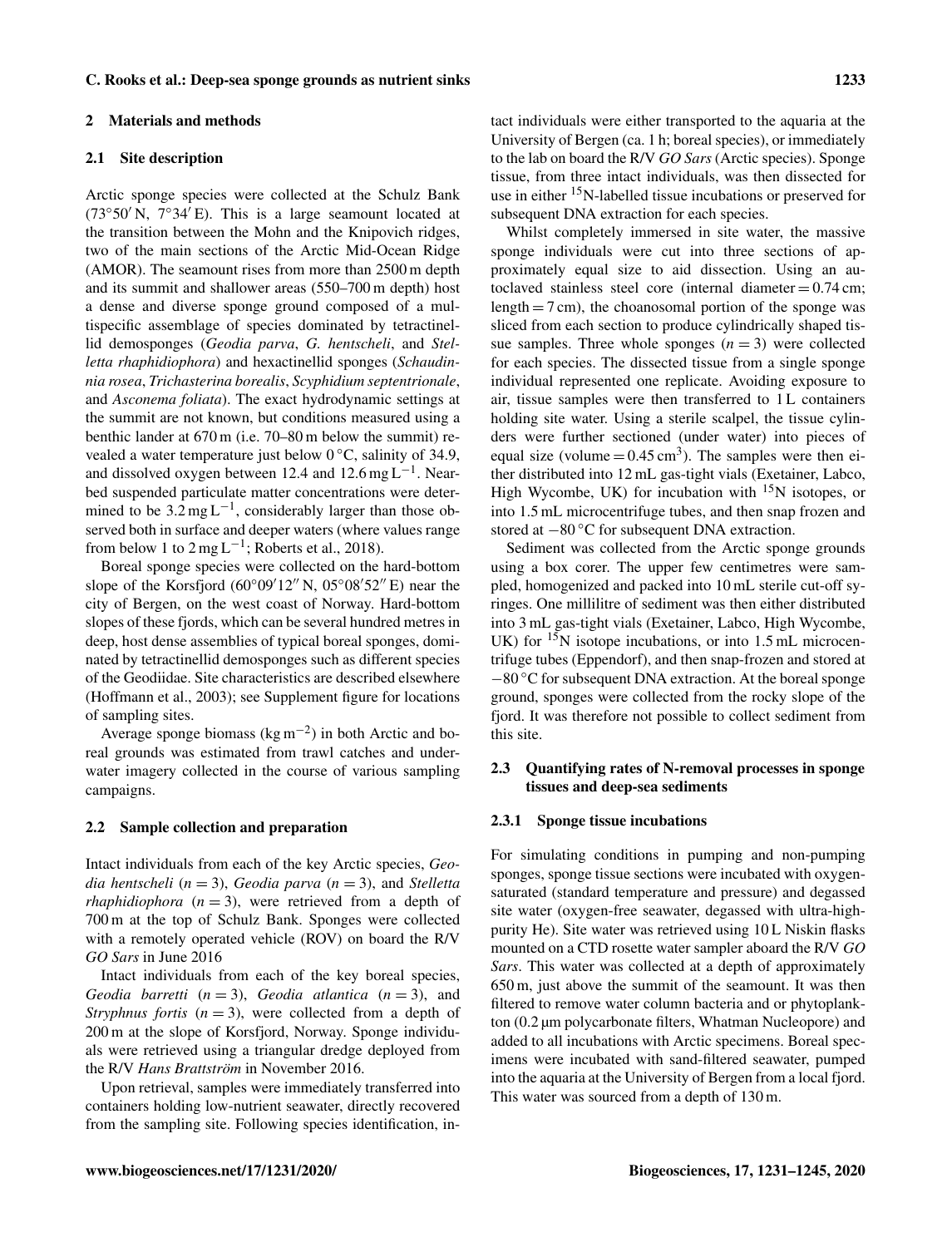To ensure that all labelled  $N_2$  gas was retained, it was necessary to maintain gas-tight conditions in each of the incubations. Consequently, no oxygen could be added during the experiment. Estimating from typical respiration rates of 0.32 µmol O<sup>2</sup> mL sponge−<sup>1</sup> h −1 in *G. barretti* (Leys et al., 2018), this would suggest the complete removal of oxygen (by sponge cells and associated microbes) following 26 h of incubation  $(12 \text{ mL}$  Exetainer vials,  $0.45 \text{ cm}^3$  sponge pieces, 313 µmol  $L^{-1}$  oxygen concentration at experiment start). This means that oxygen concentrations in the aerobic incubation continuously decreased from oxygen saturation to zero throughout the course of the experiment, thus mimicking conditions where a sponge has recently ceased pumping, or where pumping occurs at a low rate (Hoffmann et al., 2008; Schläppy et al., 2010b; Fang et al., 2018). Nevertheless, we can assume that oxygen was available during the first 26 h of incubation in the oxic experiment, in contrast to the anoxic experiment where oxygen was absent from the beginning of the incubation, thus mimicking non-pumping conditions (Hoffmann et al., 2008; Schläppy et al., 2010b).

For the oxic incubations, 12 mL of air-saturated (standard temperature and pressure) seawater was transferred into 12 mL gas-tight vials. Using autoclaved forceps, one piece of freshly dissected tissue was then placed into each gas-tight vial until a sufficient number of samples were prepared for the incubations. The caps were then replaced and the vial was carefully sealed to exclude any air bubbles.

For the anoxic incubations, 2L of site water was degassed with ultra-high-purity He for 2 h. To verify the absence of oxygen in the degassed water, an anaerobic strip test (colour change from pink to white under anaerobic conditions; Sigma Aldrich) was performed prior to transfer into 12 mL Exetainer vials. The caps were then replaced and the gas-tight vials were carefully sealed to exclude any air bubbles. An anaerobic strip was added to control Exetainer vials (seawater only) in order to verify the absence of oxygen during anaerobic incubations.

Incubations were prepared in four sets of one unamended reference (no isotope added) and five amended  $(^{15}N$ labelled) samples per intact sponge (three intact sponge individuals/species). Each set was then either injected (gastight luer lock syringes, VICI, USA) with air-saturated (at standard temperature and pressure, for oxic incubations) or oxygen-free (degassed; for anoxic incubations) concentrated stock solutions of (i)  $\text{Na}^{15}\text{NO}_3^-$  (99.2 <sup>15</sup>N atm %), screening for denitrification; or (ii) <sup>15</sup>NH<sup>+</sup><sub>4</sub> Cl<sup>−</sup> (≥ 98<sup>-15</sup>N atm %) and  $Na^{14}NO_3^-$ , screening for anammox. The solutions were shaken vigorously. The final concentrations of (i)  ${}^{15}NO_3^-$ ; or (ii)  ${}^{15}NH_4^+$ ;  ${}^{14}NO_3^-$  were 100  $\mu$ M NO<sub>3</sub> and 10  $\mu$ M NH<sub>4</sub><sup>+</sup> respectively. These values were essentially 10 times greater than ambient  $NO_3^-$  (10  $\mu$ M  $NO_3^-$ ) and  $NH_4^+$  concentrations  $(< 1 \mu M NH_4^+$ ) present in the seawater. Prior to the incubations, however, background nutrient concentrations were unknown. In this regard, to ensure that the availability of  $15N$ was sufficient for the measurement of denitrification and or

## 1234 C. Rooks et al.: Deep-sea sponge grounds as nutrient sinks

anammox (e.g. at least 50 % above the ambient pool of  $^{14}$ N), we selected high concentrations of stock solutions (Holtappels et al., 2011). To enable continuous homogenization of the isotopic label with sponge tissue, Exetainer vials were placed on rollers (Spiromix, Denley) and incubated at  $(6^{\circ}C)$ in the dark. At zero hours, and at subsequent 3–6 h intervals, a selection of samples were injected with 2 mL of ultra-highpurity helium to create an oxygen-free headspace using a gas-tight syringe. The vials were then injected with 200 µL of formaldehyde, and shaken vigorously to inhibit further microbial activity. This was repeated over a period of 48 h.

#### 2.3.2 Sediment slurry incubations

One millilitre of the homogenized sediment was distributed into 3 mL gas-tight vials (Exetainer, Labco, High Wycombe, UK) with 1 mL of degassed site water (as above). The cap was replaced, the headspace (1 mL) flushed with ultra-high purity helium, and each vial was shaken vigorously to produce an anaerobic sediment slurry. Anaerobic slurries were prepared as two sets of un-amended references (no isotopic mixture added) and five amended samples in incubations, screening for either anammox and or denitrification. Amended samples were injected with oxygen-free isotopic mixtures (as above) and placed on rotating rollers (Spiromix, Denley) in a constant-temperature room  $(6^{\circ}C)$  in the dark. At zero hours, and every subsequent 3–6 h, 3 parallel samples were injected with 200 µL of formaldehyde, and shaken vigorously to inhibit further microbial activity. This was repeated over a period of 48 h. Concentrations of  $^{28}N_2$ ,  $^{29}N_2$ , and  ${}^{30}N_2$  were measured as above and calculations for denitrification and or anammox were performed as per Thamdrup and Dalsgaard (2002) and Risgaard-Petersen et al. (2003).

#### 2.3.3 Calculation of denitrification and anammox rates

Concentrations of  $^{28}N_2$ ,  $^{29}N_2$ , and  $^{30}N_2$  were measured by directly sub-sampling 70 µL from the gas headspace on a gas chromatograph (Trace GC, Thermo Fisher Scientific, Bremen) connected to a continuous-flow isotope ratio mass spectrometer (Delta V plus, Thermo Fisher Scientific, Bremen) calibrated with in-house reference gas and air. Though we never observed visual signs of tissue degradation (see for example Osinga et al., 1999, 2001; and Hoffmann et al., 2003 for a description of how to spot signs of sponge tissue degradation), some samples showed an abrupt increase in  $N_2$  production, indicating the onset of tissue degradation. These were not included in the analyses and rate calculations. Calculations for rates of both anammox and denitrification were based on established methods for measuring these processes in sediments (Thamdrup and Dalsgaard, 2002; Risgaard-Petersen et al., 2003). Rates were calculated from the linear increase in excess  $N_2$  accumulation over time as measured from the isotope ratio mass spectrometer.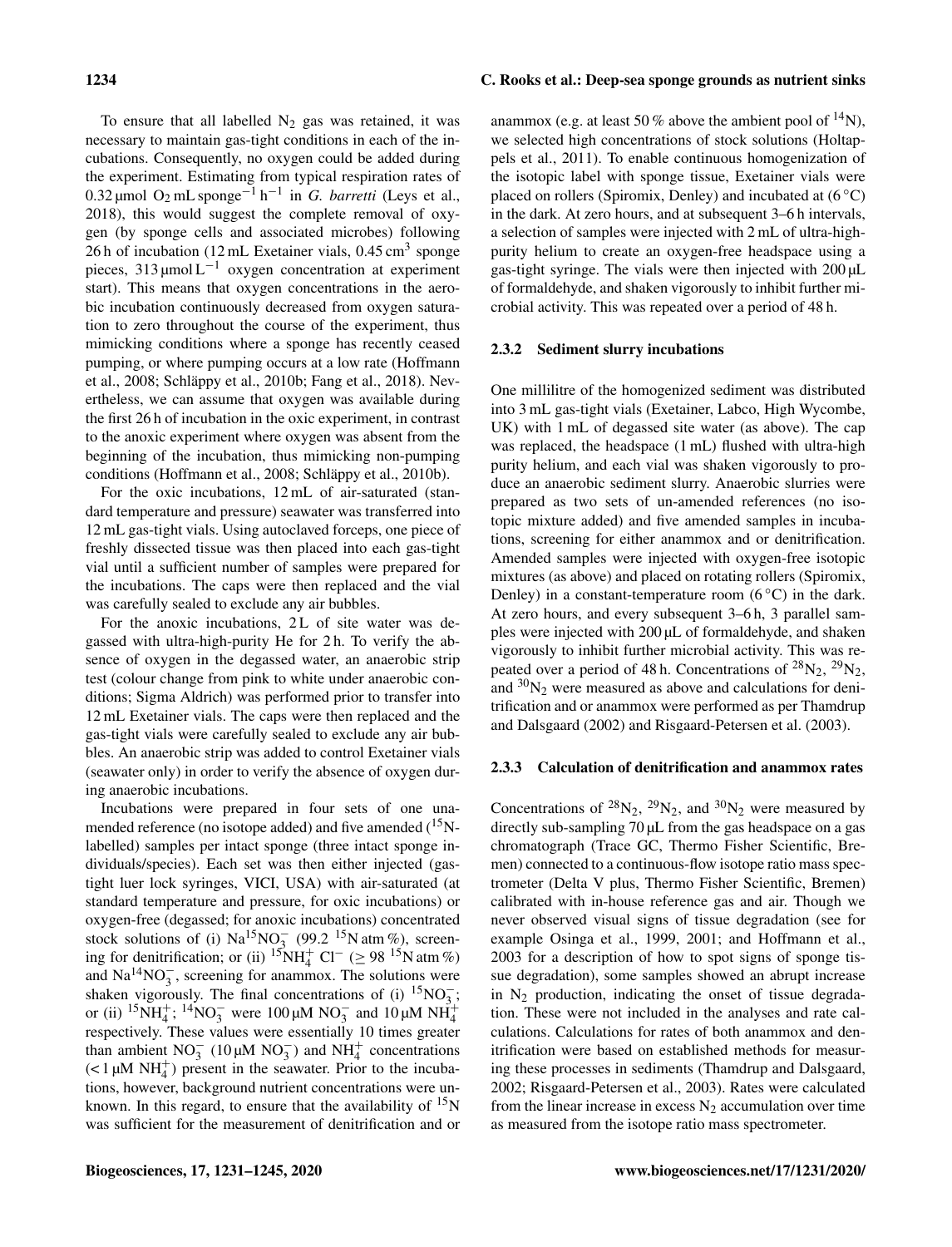The accumulation of excess  $^{29}N_2$  and  $^{30}N_2$ , from incubations with<sup>15</sup>NO<sub>3</sub>, was linear over a 24 h period ( $p < 0.05$ ) and precluded an initial lag phase (Fig. 1a and b). This was the case for all species. In the oxic incubations, after 24 h a sharp non-linear increase in labelled  $N_2$  was detected. This is in good agreement with our calculations for oxygen depletion (26 h, see above). Since we observed no signs of tissue degradation during the 48 h of incubation, this increase was taken to indicate a switch of metabolic processes within the sponge towards predominantly anaerobic pathways, and thus, a different denitrification rate. For the anoxic incubations,  $N_2$  production was also linear during the first 24 h of incubations, although the data were more scattered when compared with oxic incubations. The scatter increased after 24 h, though most incubations still followed a similar linear trend.

For best comparability of denitrification rates from oxic and anoxic incubations, only the first  $24 h$ , where  $N_2$  production was linear in all experiments, and where oxygen was assumed to be present in the Exetainer vials of the oxic incubation, were used to calculate denitrification rates.

No  $^{29}N_2$  production was detected following labelling with  $^{15}NH_4^+$  and  $^{14}NO_3^-$ , suggesting an absence of anammox activity. Therefore, no anammox rates could be calculated. The N<sub>2</sub> produced during the <sup>15</sup>NO<sub>3</sub> /<sup>14</sup>NH<sub>4</sub><sup>+</sup> experiments is assumed to originate entirely from denitrification.

# 2.3.4 Calculation of coupled nitrification–denitrification and the denitrification of NO $_3^-$  derived from ambient seawater

To determine the predominant source of  $NO_3^-$  which fuels denitrification, rates of coupled nitrification–denitrification and the denitrification of  $NO_3^-$  supplied by the ambient seawater were calculated according to the methods of Nielsen (1992). Production of NO<sub>3</sub> can occur endogenously via the aerobic oxidation of NH<sup>+</sup> to NO<sub>3</sub> within the sponge tissues. In turn, this represents a source of  $NO_3^-$  for denitrification which "couples" nitrification to denitrification. Alternatively, denitrification can simply be fuelled by  $NO_3^-$  diffusing from the ambient seawater. By taking into consideration the frequency of <sup>14</sup> and <sup>15</sup>NO<sub>3</sub> availability, in addition to random isotope pairing, it is possible to calculate the source of denitrified  $NO_3^-$  from the abundance of <sup>28,29</sup> and <sup>30</sup>N<sub>2</sub> in all oxic incubations.



**Figure 1.** Production of <sup>29</sup>N<sub>2</sub> (filled symbols) and <sup>30</sup>N<sub>2</sub> (open symbols) as a function of time after the addition of  $15\overline{NO_3^{-}}$  in incubations with (a) air-saturated (simulating pumping conditions) and (b) degassed site water (simulating non-pumping conditions) with tissue from *Geodia barretti* ( $n = 3$  individuals). Data associated with an individual sponge is represented by a set of symbols. Linear regressions of  $N_2$  production within the first 24 h of the experiments were used to calculate denitrification rates.

Denitrification rates were calculated from the production of <sup>15</sup>N isotopes (see below) according to the method described by Nielsen (1992).

$$
D_{15} = p(^{14}N^{15}N) + 2p(^{15}N^{15}N)
$$
 (1)

$$
D_{14} = \frac{p(^{14}N^{15}N)}{2p(^{15}N^{15}N)} D_{15}
$$
 (2)

The rate of denitrification was measured from  $15N$  isotope production (Eqs. 1 and 2).  $D_{15}$  and  $D_{14}$  represent denitrification of labelled <sup>15</sup>NO<sub>3</sub> and <sup>14</sup>NO<sub>3</sub> respectively.  $p(^{14}N^{15}N)$ and  $p(^{15}N^{15}N)$  are the production rates of the two labelled  $N_2$  species <sup>14</sup>N<sup>15</sup>N and <sup>15</sup>N<sup>15</sup>N (Rysgaard et al., 1995).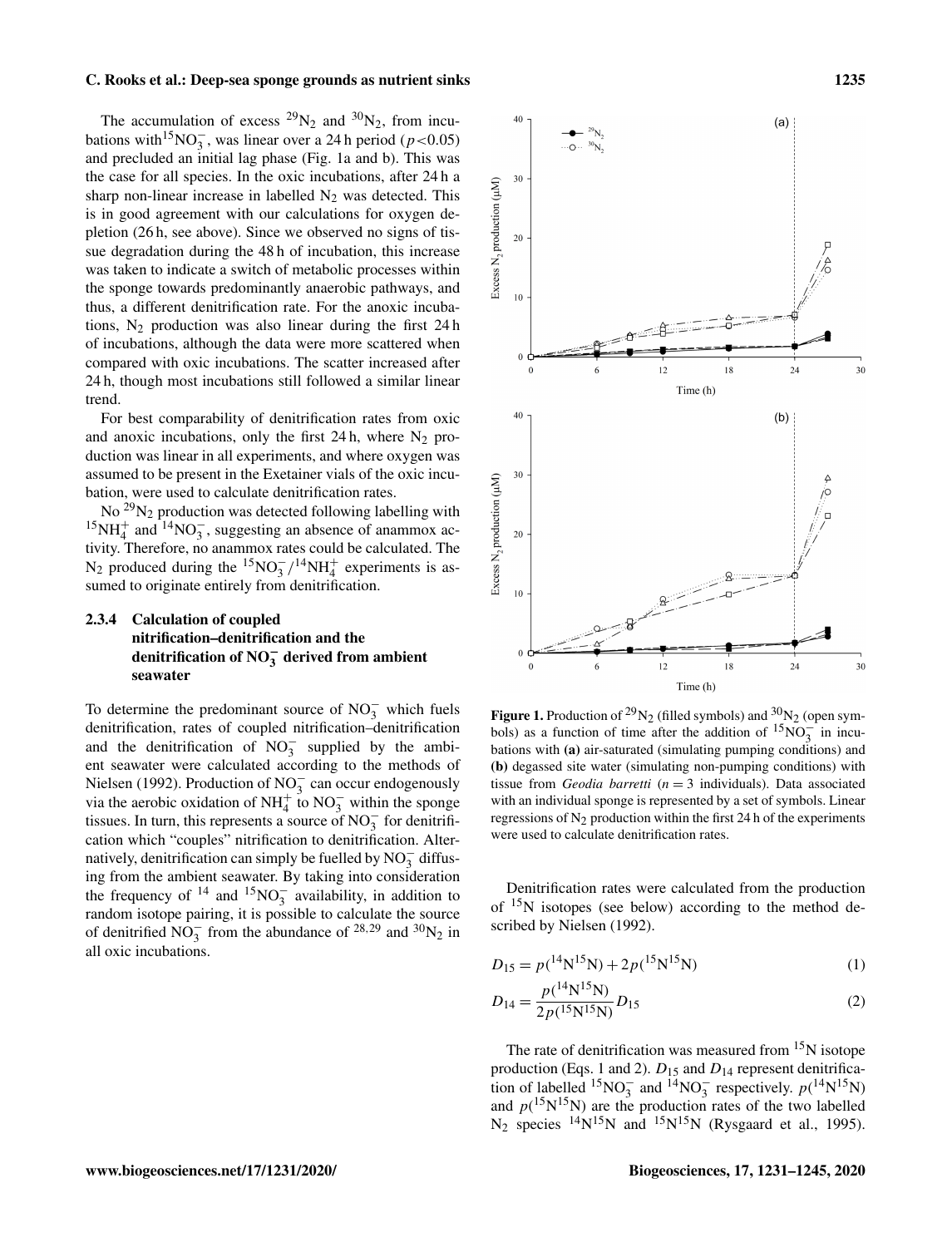Essentially,  $D_{15}$  is indicative of denitrification of labelled <sup>15</sup>NO<sub>3</sub> and D<sub>14</sub> represents in situ denitrification of <sup>14</sup>NO<sub>3</sub>.

To estimate denitrification of  $NO_3^-$  from the ambient water  $(D_w)$ , in terms of  $D_{14}$ , the following calculation was applied (Eq. 3):

$$
D_{\rm w} = D_{15} [^{14} \text{NO}_3^-]_{\rm w} / [^{15} \text{NO}_3^-]_{\rm w},\tag{3}
$$

where  $\left[\right]^{14}NO_3^-$  l<sub>w</sub> and  $\left[\right]^{15}NO_3^-$  l<sub>w</sub> represent the concentration of unlabelled and labelled  $\overline{NO_3^-}$  in the ambient water.  $D_w$ thus represents an estimate of denitrification of  $NO_3^-$  at ambient  $\overline{NO_3^-}$  concentrations (approximately 10  $\mu$ M), and in the rest of the publication we refer to this as denitrification rates unless otherwise stated.

In situ coupled denitrification  $(D_n)$ , in terms of  $D_{14}$ , was calculated using Eq. (4) (see below).

$$
D_{\rm n} = D_{14} - D_{\rm w} \tag{4}
$$

# 2.4 Screening and quantifying the abundance of *nir*S, *nir*K, and *nif*H genes

Total DNA was extracted from dissected sponge pieces  $(0.45 \text{ cm}^3)$  of sponge tissue) using a FastDNA Spin Kit for Soil (mpbio, Santa Ana, CA, USA) following the manufacturer's instructions. In total, DNA was extracted from three tissue samples retrieved from each of the intact sponges (three intact individuals sampled/key species) as well sediment samples (1 mL,  $\sim$  2 g sediment slurry) and sample blanks (RNAse-free water). DNA extracts were eluted into  $100 \mu L$  of PCR-grade double-distilled H<sub>2</sub>O and stored at  $-20$  °C until further analysis.

The functional genes diagnostic of nitrogen fixation (*nif*H encoding nitrogenase) and denitrification (*nir*S/K encoding nitrite reductase) in sponges were screened using conventional PCR of 40 cycles. *nif*H gene was amplified using the primer pair *nif*Hfw/*nif*Hrv (Mehta et al., 2003) with the following thermal conditions:  $94\degree C$  for 15 min, and 40 cycles of 94 °C for 30 s, 55 °C for 30 s, and 72 °C for 60 s. *nir*S/K genes were amplified using the primers and thermal conditions as described below. Each reaction mixture (25 µL total volume) contained the following: one HotStar Taq $[U + F8E8]$  Master Mix (Qiagen, Hilden, Germany), 1.2 µM of each primer, and 1 µL template DNA. PCR products were evaluated by visual inspection of 1 % agarose gels.

The abundance of *nir*S or *nir*K genes of denitrifying bacteria were quantified using quantitative PCR (qPCR) on a StepOne Real-Time PCR system (Applied Biosystems). *nir*S genes were amplified using the primer pair nirS\_cd3aF/nirS\_R3cd (Throback et al., 2004), with thermal conditions as follows:  $95^{\circ}$ C for 15 min, 45 cycles of denaturing at 95 °C for 15 s, annealing at 51 °C for 30 s, and elongation at 72 ◦C for 45 s. The *nirK* gene was amplified using the primer pair nirK\_F1aCu/nirK\_R3Cu, with the following thermal conditions: 95 ◦C for 15 min, 45 cycles of denaturing at 95 °C for 30 s, annealing at 51 °C for 45 s, and elongation at  $72^{\circ}$ C for 45 s. All qPCR reactions were run in triplicate and each reaction mixture contained one QuantiTech Sybr-Green PCR master mixture (QIAgen, Germany), 0.5 µM forward and reverse primer, and 1 µL of DNA template in a final volume of  $20 \mu L$ . The qPCR standard of each gene was linear DNA, containing the respective genes from an uncultured denitrifying bacterium in an Arctic permafrost soil. For each gene, the DNA concentration of the standard was measured using Bioanalyzer (DNA 1000 chips, Agilent Technologies) and a DNA abundance gradient of  $10-10^5$  copies  $\mu L^{-1}$  were prepared via serial dilution 10 times.

#### 2.5 Statistical analyses

Statistical analyses were performed to test for significant differences in (i) species-specific rates of denitrification or (ii) variations in the rates of denitrification according to oxygen availability. The data set failed to meet the assumptions of normality or equal variance. As a result, the data set was transformed by rank prior to two-way ANOVA. All pairwise multiple comparisons were performed using the Holm–Sidak method at species level. In all cases, the level of significance was set to at least  $p < 0.05$ . Statistical analyses were performed using the software SigmaPlot 13.0 (Systat Software, CA, USA).

#### 3 Results

#### 3.1 Denitrification activity in sponge tissues

The lack of <sup>29</sup>N<sub>2</sub> production following labelling with <sup>15</sup>NH<sup>+</sup><sub>4</sub> as observed in our study suggests an absence of anammox, since N<sub>2</sub> production via anammox requires 1 N from NO<sub> $_{15}$ </sub> (which is not labelled) and 1 N from  $NH_4^+$  (which is  $^{15}$ N) labelled). Therefore, no anammox rates could be calculated and the labelled  $N_2$  produced during the  $15NO_3^-$  incubations is assumed to originate entirely from denitrification. Denitrification rates at ambient  $NO_3^-$  concentrations as calculated from this linear  $N_2$  release (Eqs. 1–4) were quantified in all six sponge species and are shown in Fig. 2. Mean rates of denitrification varied significantly between species (two-way ANOVA,  $F_{1,5} = 117337$ ,  $p < 0.01$ ) and in the presence or absence of dissolved oxygen (two-way ANOVA,  $F_{1,5} = 141235$ ,  $p < 0.01$ ). A significant interaction between species and the availability of dissolved oxygen was also identified using two-way ANOVA ( $F_{1,5} = 9315$ ,  $p = 0.037$ ). Mean rates of denitrification were always greater in incubations with degassed seawater relative to incubations with fully air-saturated seawater (Fig. 2). Under oxic conditions, mean rates varied from below detection in *Stryphnus fortis* to a maximum of 96 nmol N cm<sup>-3</sup> sponge d<sup>-1</sup> in *Geodia barretti*. However, under anoxic conditions, rates of denitrification ranged from 24 nmol N cm<sup>-3</sup> sponge d<sup>-1</sup> in *Geodia atlantica* to 280 nmol N cm−<sup>3</sup> sponge d−<sup>1</sup> in *Geodia parva* (Fig. 2). Differences in the rates of denitrification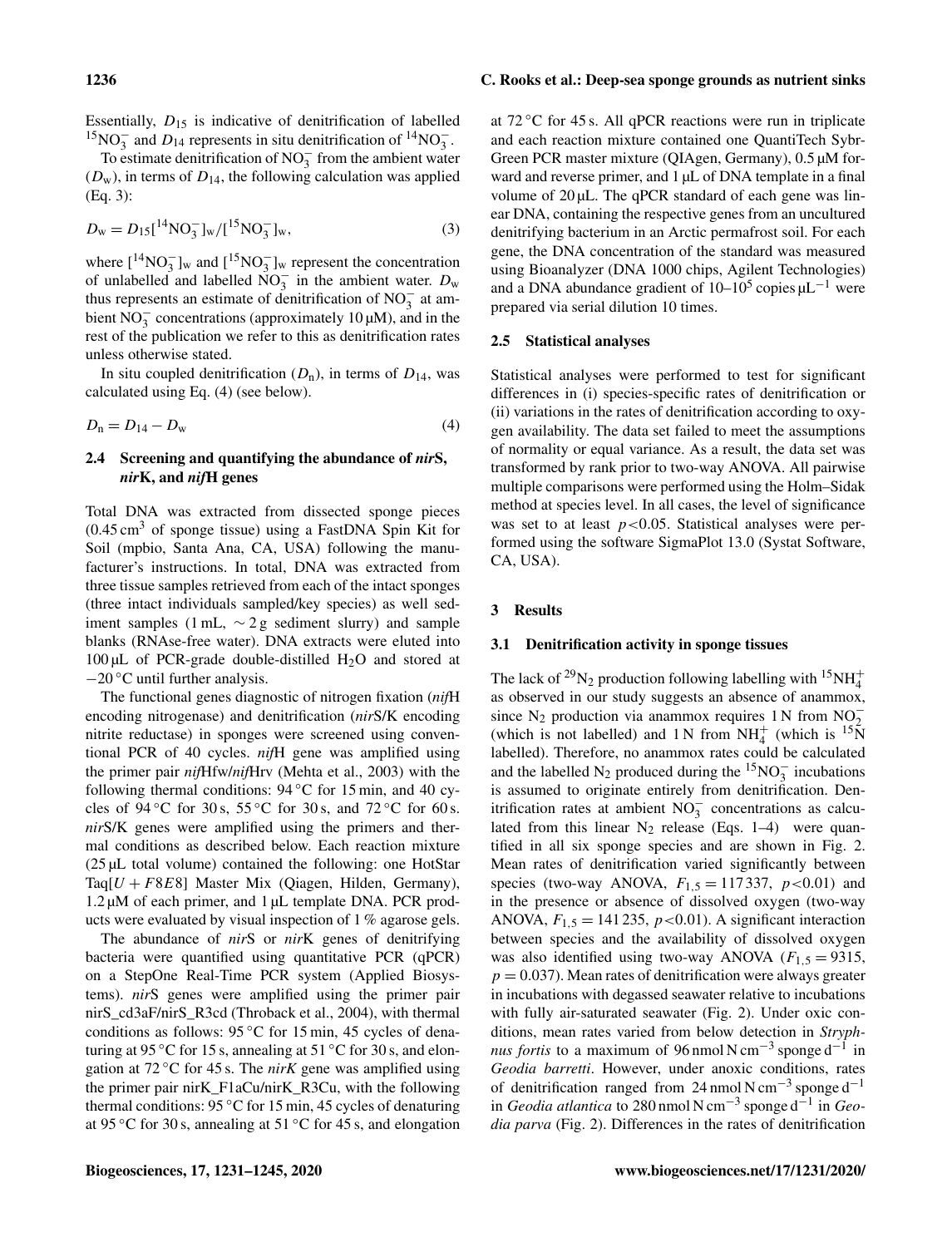under either aerobic or anaerobic conditions were significant in *Stryphnus fortis* (t = 6.591, p<0.05), *Geodia barretti* (t = 2.197, p<0.05), *Geodia hentscheli* (t = 4.577, p<0.05) *Geodia parva* ( $t = 8.788$ ,  $p < 0.05$ ), and *Stelletta rhaphidiophora* ( $t = 6.408$ ,  $p < 0.05$ ). Notably, the Arctic sponge ground species *G. hentscheli* and *G. parva* showed the highest anaerobic denitrification rates, with the boreal species *G. barretti* only slightly below.

No labelled  $N_2$  production was detected in the surface sediment slurry screening for denitrification or anammox.

# 3.2 Coupled nitrification–denitrification and the absence of nitrogen fixation

In incubations with air-saturated seawater, denitrifying activity was detected in all sponges with the exception of *Stryphnus fortis* (Fig. 2). The rates for coupled nitrification– denitrification ( $D_n$ , Eq. 4) were generally low, with 16 % for *G. barretti* and 30 % for *G. atlantica* as the highest values (Table 1). This shows that seawater nitrate was the predominant source of nitrate for denitrification also under oxic conditions.

Functional genes for nitrogen fixation were not detected in any of the six sponge species, pointing towards the absence of nitrogen-fixing microorganisms in these species.

# 3.3 Correlation between denitrification rates and the abundance of nitrite reductase

Copies of the nitrite reductase genes, *nir*S and *nir*K, were detected in all six sponges, though in different quantities (Table 2). The total nitrite reductase copy number (the sum of mean *nir*S and *nir*K gene copies cm−<sup>3</sup> sponge tissue) ranged from  $2.19 \times 10^3$  copies cm<sup>-3</sup> sponge in *Stryphnus fortis* to 1.03 × 10<sup>9</sup> copies cm−<sup>3</sup> sponge in *Geodia parva* (Table 2). Although no denitrification activity was detected in the sediment slurry incubations, nitrite reductase was present at an abundance of  $2.77 \times 10^4$  copies cm<sup>-3</sup> sediment.

We observed a positive relationship between denitrification rates under anoxic conditions and total *nir* copy number, for all species except *G. atlantica*, the species with the lowest denitrification rate. No correlation to *nir* copy number was detected for denitrification rates under oxic conditions (Fig. 3).

## 4 Discussion

# 4.1 Denitrification as a common feature of cold-water sponges

The purpose of this study was to quantify the potential nutrient sink function of six key sponge species from boreal and Arctic sponge grounds. We aimed to test our hypotheses that (1) nutrient removal through microbial denitrification is a common feature in cold-water sponge species, and that (2) rates are dependent on oxygen availability in the sponge tissue.

All six species investigated in this study showed denitrification rates under anoxic conditions, five of them even under oxic conditions. Rates were always higher in the absence of oxygen compared to in the presence of oxygen. All our denitrification rates are within the same range as rates previously reported for cold- and warm-water sponges: Hoffmann et al. (2009) reported 92 nmol N cm<sup>-3</sup> sponge d<sup>-1</sup> for explants of *G. barretti* incubated under oxic conditions, which is very close to our average rate of 97 nmol N cm<sup>-3</sup> sponge  $d^{-1}$  for *G. barretti* sections incubated under oxic conditions. Rates reported by Schläppy et al. (2010a) for two Mediterranean shallow water sponges *Chondrosia reniformis* and *Dysidea avara*, also measured from tissue sections incubated under oxic conditions, were 240 and 357 nmol N cm<sup>-3</sup> sponge d<sup>-1</sup> respectively – well above our maximum rates measured under oxic conditions, but close to our maximum rates measured under anoxic conditions. Higher metabolic rates in warm- and shallow-water sponges compared to cold- and deep-water sponges is not surprising. In addition to these rather few direct quantifications of denitrification rates in sponges, the presence of denitrification activity has been indicated by isotopic tracer experiments in a tropical sponge (Fiore et al., 2013), as well as by numerous reports on the presence of functional genes for denitrification in sponge microbes or by demonstrating the ability to undertake denitrification in sponge-derived microbial isolates from a variety of marine habitats (Fiore et al., 2010, 2015; Liu et al., 2012, 2016; Webster and Taylor, 2012; Han et al., 2013; Zhang et al., 2013; Bayer et al., 2014; Li et al., 2014; Cleary et al., 2015; Zhuang et al., 2018).

We could not detect any anammox rates in any of the sponges investigated in this study. The only literature report for anammox rates quantified in a sponge was a very low rate of 3 nmol cm−<sup>3</sup> sponge d−<sup>1</sup> in explants of *G. barretti* (Hoffmann et al., 2009). In the present study, we could not reproduce these rates in the tissue sections of *G. barretti* nor detect the functional genes associated with this process. There are no other quantifications of anammox rates in sponges and only a few studies on the presence of anammox bacteria and genes in some sponge species (Mohamed et al., 2010; Han et al., 2012; Webster and Taylor, 2012).

Our study further clearly shows that denitrification rates are generally higher under anoxic conditions. As denitrification is an anaerobic process, this is not surprising. More surprising is our detection of considerable denitrification rates (up to 96 nmol N cm<sup>-3</sup> sponge d<sup>-1</sup>) when sponge tissue sections were incubated in oxygenated seawater. Furthermore, evidence for coupled nitrification–denitrification proves that both aerobic and anaerobic processes can happen in the sponge sections at the same time. Oxygen was assumed to be present in the experimental vial at least during the first 26 h of the experiment, though continuously decreasing due to sponge respiration (see calculation in method section), be-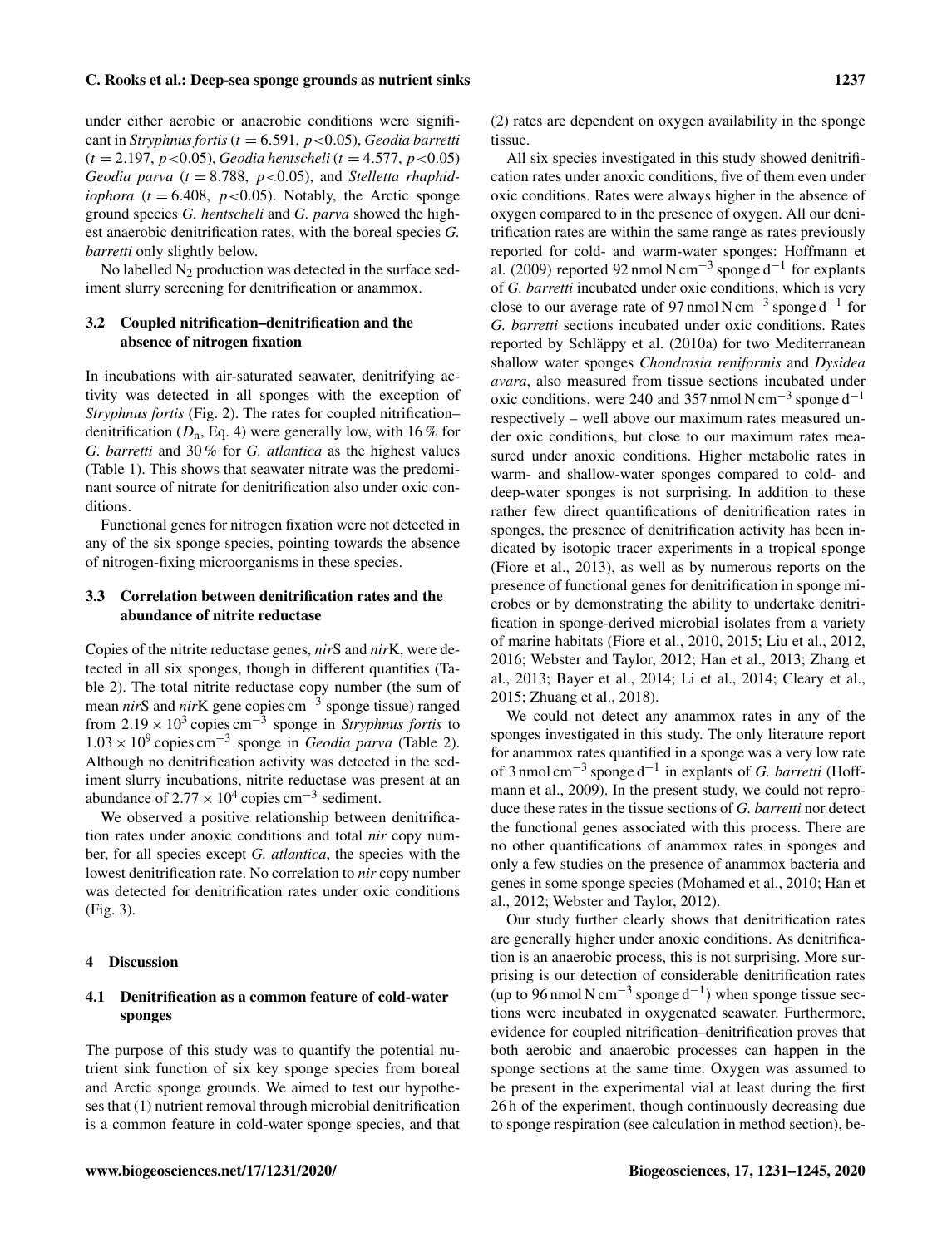

Figure 2. Sponge species-specific rates of denitrification in incubations with degassed site water (anoxic conditions, black bars) and airsaturated site water (oxic conditions, grey bars) for six key species from boreal and arctic sponge grounds. Statistically significant differences between denitrification rates in the presence and absence of dissolved oxygen are indicated by an asterisk for each species. Error bars indicate SE  $(n = 3$  individuals). Coupled nitrification–denitrification under oxic conditions is visualized with dark grey colour in the grey bars. Compare with Table 1.

Table 1. Nitrate sources for denitrification in the presence of dissolved oxygen. Most nitrate removed by sponge denitrification in oxic incubations originates from seawater, while some originates from sponge nitrification (coupled nitrification–denitrification). Denitrification rates in anoxic incubations (no coupled nitrification–denitrification) are also shown. Data are also presented in Fig. 2.

| Sample            | Location | Denitrification<br>in anoxic<br>incubations                          | Denitrification<br>in oxic<br>incubations | Nitrate<br>from<br>nitrification | Nitrate<br>from<br>seawater | Percent coupled<br>nitrification-<br>denitrification |  |
|-------------------|----------|----------------------------------------------------------------------|-------------------------------------------|----------------------------------|-----------------------------|------------------------------------------------------|--|
|                   |          | nmol N cm <sup><math>-3</math></sup> sponge/sediment d <sup>-1</sup> |                                           |                                  |                             |                                                      |  |
| G. atlantica      | boreal   | 24                                                                   | 18.9                                      | 5.7                              | 13.2                        | 30.1                                                 |  |
| S. fortis         | boreal   | 29.8                                                                 | ND.                                       | <b>ND</b>                        | <b>ND</b>                   | N <sub>D</sub>                                       |  |
| G. barretti       | boreal   | 157.6                                                                | 96.5                                      | 15.9                             | 80.7                        | 16.4                                                 |  |
| S. rhaphidiophora | Arctic   | 40.9                                                                 | 8.4                                       | <b>ND</b>                        | 8.4                         | <b>ND</b>                                            |  |
| G. hentscheli     | Arctic   | 181.9                                                                | 93.2                                      | N <sub>D</sub>                   | 93.2                        | ND                                                   |  |
| G. parva          | Arctic   | 279.1                                                                | 64.5                                      | 1.1                              | 65.3                        | 1.7                                                  |  |
| Sediment          | Arctic   | ND                                                                   | ND                                        | ND                               | ND                          | ND                                                   |  |

ND: not detectable.

cause we did not have control over oxygen concentration in the sponge tissue pieces during the experiment. From marine sediments, there are numerous studies reporting denitrification in bulk oxic conditions, either in anoxic microniches or under complete oxygenated conditions (e.g. Wilson, 1978; Robertson et al., 1995; Chen and Strous, 2013; Marchant et al., 2017). For the present study, we do not know if denitrification actually happened in the presence of oxygen in anoxic microniches, which were already present in the sponge tissue at the experiment's start, or in tissue sections which rapidly become anoxic when not continuously flushed with oxygen. Nevertheless since all these scenarios reflect the situation in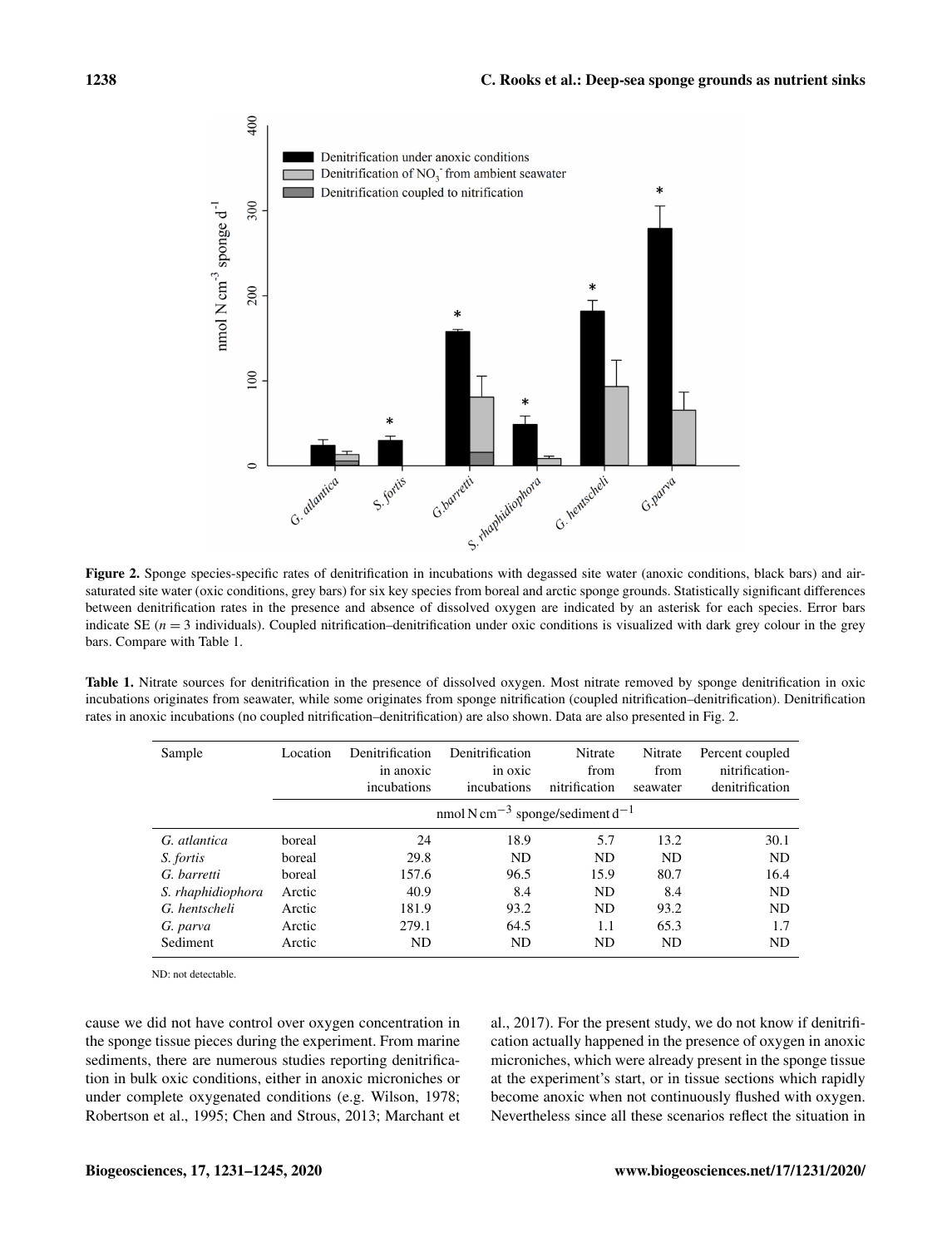Table 2. Abundance of the nitrite reductase genes *nir*S and *nir*K in sponge and sediment samples. The nitrite reductase copy number is the sum of the mean number of *nir*S and *nirK* copies cm<sup>-3</sup> of sponge tissue ( $n = 3$ ).

| Sample            | Location | nirS         | nirK         | Nitrite reductase |
|-------------------|----------|--------------|--------------|-------------------|
|                   |          | copy no.     | copy no.     | copy no.          |
| G. atlantica      | horeal   | $2.67E + 02$ | $6.00E + 07$ | $6.00E + 07$      |
| S. fortis         | boreal   | ND           | $2.19E + 03$ | $2.19E + 03$      |
| G. barretti       | boreal   | $7.04E + 02$ | $1.75E + 06$ | $1.75E + 06$      |
| S. rhaphidiophora | Arctic   | $4.02E + 02$ | $2.39E + 03$ | $2.80E + 03$      |
| G. hentscheli     | Arctic   | $1.25E + 03$ | $1.82E + 08$ | $1.82E + 08$      |
| G. parva          | Arctic   | $3.81E + 02$ | $1.03E + 09$ | $1.03E + 09$      |
| Sediment          | Arctic   | ND           | $2.77E + 04$ | $2.77E + 04$      |

ND: not detectable.



Figure 3. Mean species-specific denitrification rates in incubations with air-saturated site water (with  $O_2$ , open circles) and degassed site water (without O<sub>2</sub>, closed circles) as a function of nitrite reductase copy number. The nitrite reductase gene copy number is the sum of the mean number of *nir*S and *nirK* copies cm<sup>−3</sup> of sponge tissue (*n* = 3). There is a positive relationship between denitrification rates (in the absence of oxygen) and the species-specific abundance of *nir*S and *nir*K for five of the six sponge species.

a sponge which is pumping at a low rate or occasionally stops pumping (Schläppy et al., 2007, 210b; Hoffmann et al., 2008), typical features in sponges, we assume that our results are representative for sponges under normal conditions.

Our study further indicates significant differences in anaerobic denitrification rates between most sponge species, indicating species-specific differences in maximum potential denitrification rates. Two of the Arctic sponges (*G. hentscheli* and *G. parva*) showed the highest denitrification rates. It is worth noting that for technical reasons the Arctic incubations had to be performed at a higher temperature (6 ◦C) compared to actual in situ conditions ( $0^{\circ}$ C), which may have led to an overestimation of the potential rates for the Arctic species.

Our systematic screening of six cold-water sponge species, together with reports of denitrification activity from other sponge species from around the world and from different habitats (see above) strengthens the view that denitrification is a common feature in many sponge species – both under oxygenated (pumping) and deoxygenated (non-pumping) tissue conditions, with rates being highest when oxygen is absent. Anammox in contrast seems to be a rarer and occasional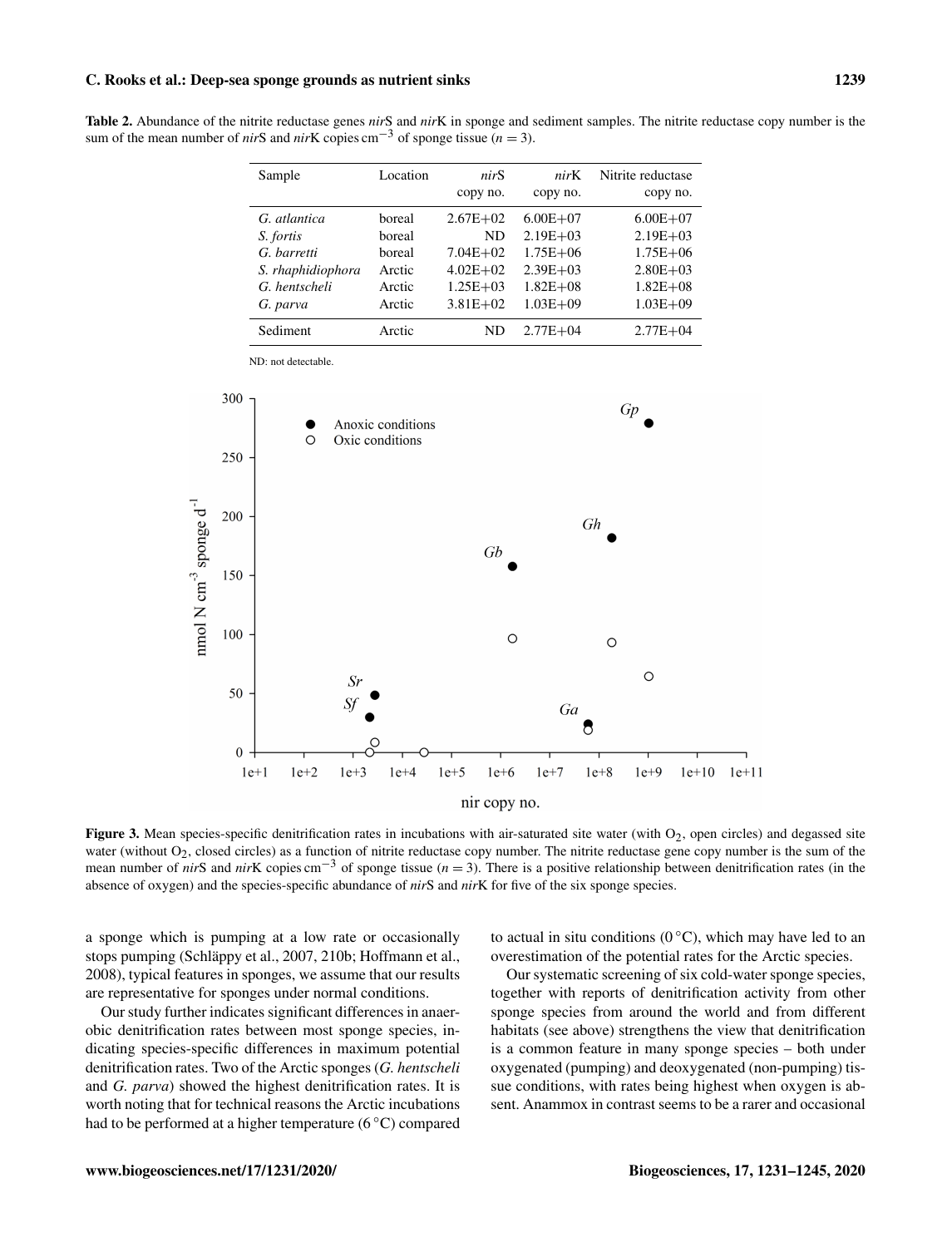feature in sponges, which might not have quantitative importance for sponge-mediated nitrogen cycling.

# 4.2 The fate of nitrogen in sponges

With the exception of *Stryphnus fortis*, denitrification was verified in the presence of dissolved oxygen across all species. For most species, denitrification was partly coupled to nitrification. For *G. barretti*, 16 % of the nitrate used for denitrification under oxic conditions was derived from nitrification, which is very close to previously reported values of 26 % as reported for the same species (Hoffmann et al., 2009). Evidence for coupled nitrification–denitrification in most sponge species of this study indicates that nitrification was present in these species. Nitrification rates have been quantified in the cold-water species *Phakellia ventilabrum*, *Antho dichotoma*, *Geodia barretti*, and *Stryphnus fortis* (120–1880 nmol N cm−<sup>3</sup> sponge d−<sup>1</sup> ; Hoffmann et al., 2009; Radax et al., 2012; Fang et al., 2018), and we may assume similar rates for the species in this study. Since the ammonium concentration in bottom seawater at our sampling sites is far too low (under the detection limit of  $1 \mu M \overrightarrow{NH_4^+}$ ) to fuel these nitrification rates, ammonium needs to originate from organic nitrogen remineralized from organic matter by the sponge cells or by heterotrophic sponge microbes. Under anoxic conditions, there is no nitrification, and the nitrate used to fuel the much higher denitrification rates has to be retrieved directly from the seawater. We did not detect any genes for nitrogen fixation; the N cycle is not closed in the cold-water sponges. The denitrified nitrogen, no matter its origin, is no longer available as a nutrient and thus is inevitably lost as a good and service for the marine ecosystem.

# 4.3 The sponge microbial community is ready for denitrification

*Nir*S and *nir*K are functionally equivalent genes that code for the reduction of nitrite to nitric oxide, the first step towards the production of a gas in denitrification (Shapleigh, 2013). Copies of *nir*S and *nir*K were quantified in all six sponge species, and also in the sediment (Table 2). Scattering denitrification rates against nitrite reductase copy numbers revealed a clear positive relationship between denitrification rates (in the absence of oxygen) and the species-specific abundance of *nir*S and *nir*K (Fig. 3) for five of the six sponge species. This relationship suggests that there is an active denitrifying community present in these species.

This is further corroborated by our observation of a linear accumulation of  $^{15}N$ -labelled N<sub>2</sub> gas at the start of our  $15$ N incubation experiments, as shown in Fig. 1. The lack of a lag phase is frequently associated with "active" denitrification (Ward et al., 2009; Bulow et al., 2010). Conversely, denitrifiers in pure culture require a 24–48 h reactivation period to recover from dormancy (Baumann et al., 1996, 1997). There was no lag phase in any of our sponge tissue incubations, which strengthens our conclusion that the denitrifying community is active and prepared for the denitrification rates observed in our experiments. This again means that the measured maximum denitrification rates are likely to occur in situ in situations where the sponge tissue becomes completely anoxic. This also suggests that the heterotrophic microflora in these sponges regularly find themselves in an anoxic or microoxic environment where it is beneficial to have the denitrification genes readily expressed.

In the slurries of surface sediments from the Schulz Massive, *nir*K and *nir*S copy numbers were comparable to those in the sponges (Table 2); however, in these samples we did not detect any labelled  $N_2$  production within 48h of incubation. This would suggest that although a microbial community capable of denitrification is present in the surface sediments of the Schulz Bank, its activity was under the detection limit. Low availability of reactive carbon in these Arctic sediments (Baumberger et al., 2016) may be the reason for this lack of detectable denitrification activity, in contrast to a high availability of reactive carbon within a living sponge. Our results indicate that in the Arctic deep sea, sponge grounds play a much more important role for nitrogen cycling and benthic–pelagic coupling than the surrounding sediment.

# 4.4 Sponge grounds as nutrient sinks

Denitrification rates in this study were quantified in lab experiments, and therefore show potential rates of these species under certain conditions, not real rates under current in situ conditions. Keeping this in mind, and also considering that denitrification rates are calculated to represent that of the ambient  $NO_3^-$ , no carbon source was added, and the incubation temperature was realistic for natural conditions, our results allow estimates of the potential denitrification capacity of sponge grounds. Our results reveal average nitrogen removal rates for boreal sponge grounds of 70 nmol N cm−<sup>3</sup> sponge d−<sup>1</sup> assuming all sponges are not pumping (results from the anoxic experiment), and 38 when all sponges are pumping (results from the oxic experiment). For Arctic sponge grounds the rates will be 167 and 55 for non-pumping and pumping sponges respectively. Based on our own observations from trawl catches and underwater imagery from several cruises, we estimate that masses of  $10 \text{ kg m}^{-2}$  are common in boreal sponge grounds, while smaller areas both in shelves and fjords may even reach densities of 30 kg m−<sup>2</sup> . In other areas masses can be considerably lower and more patchy, e.g. 3.5 kg in the Traena area, as reported by Kutti et al. (2013). In the Arctic sponge grounds investigated in this study we estimate the sponge biomass to be approximately  $4 \text{ kg m}^{-2}$ .

These estimates reveal a potential areal denitrification rate for the boreal sponge grounds of up to 0.587 mmol N m<sup>-2</sup> assuming non-pumping and still show 0.321 mmol  $N m^{-2}$ assuming pumping sponges. For Arctic sponge grounds the numbers are quite similar (sponge biomass is lower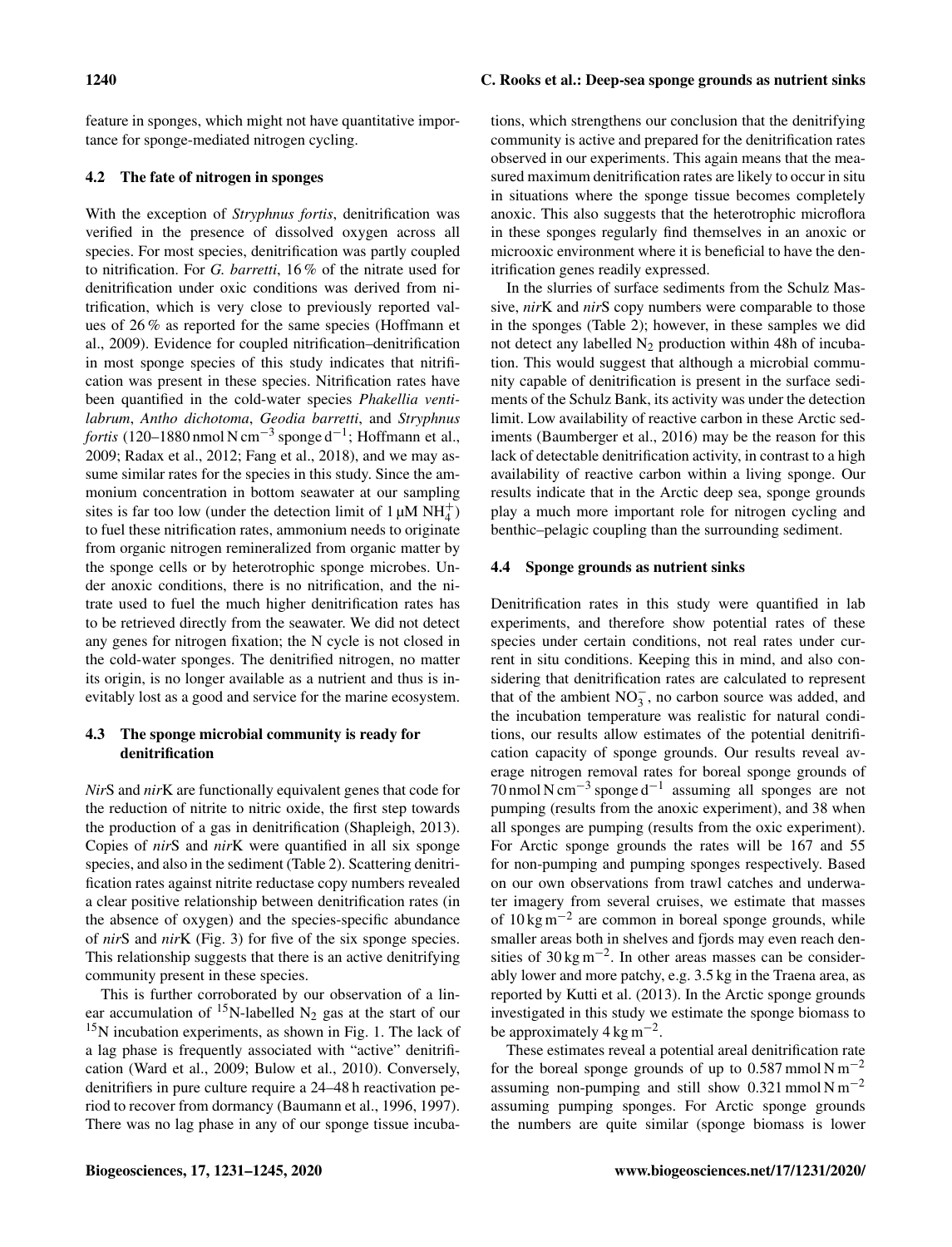but sponge denitrification rates are higher): 0.608 for nonpumping and 0.201 for pumping sponges. These rates are well within the range  $-$  or, for the non-pumping situation with anoxic tissue, on the upper end – of denitrification rates from continental shelf sediments, which are 0.1–1 mmol N m<sup>-2</sup> d<sup>-1</sup> (Middelburg et al., 1996; Seitzinger and Giblin, 1996). For the densest boreal sponge grounds, with sponge densities up to  $30 \text{ kg m}^{-2}$ , rates are up to 1.7 mmol N m<sup>-2</sup> d<sup>-1</sup>, well above typical rates for continental shelf sediments.

While our denitrification rates in sponges incubated under oxic conditions may reflect normal in situ conditions for pumping sponges, our numbers on denitrification rates in sponges incubated under anoxic conditions are theoretical extremes, since we know little about the in situ pumping patterns of deep-sea sponges or the environmental factors influencing them. Seawater nitrate, which fuels most of the denitrification under anoxic conditions, enters the sponge through pumping. The maximum denitrification rates in nonpumping sponges can therefore only be maintained until the nitrate in the sponge pore water is used up. The length and frequency of these anoxic spells will thus determine the variability of in situ sponge denitrification rates. Observations by Schläppy et al. (2010b) showed non-pumping periods of sponges in situ of up to 2 h, leading to complete tissue anoxia, followed by several hours of high pumping activity. Sponges with dense tissue and high loads of associated microbes (high-microbial abundance, HMA, sponges, such as most sponges in our study) generally show slower volume pumping rates than sponges with low microbial numbers and loose tissue structure (Weisz et al., 2008). Slow pumping rates lead to reduced and heterogeneous oxygen concentrations in sponges (e.g. Schläppy et al., 2007, 2010b), while they still may supply sufficient nitrate from ambient seawater to fuel denitrification. Even though our calculated areal denitrification rates of sponge grounds so far only point out potential capacity, our study clearly shows that both boreal and Arctic sponge grounds can function as efficient nutrient sinks, especially when they reduce or stop pumping and the tissue becomes anoxic. Environmental and anthropogenic stressors such as increased sediment loads (Bell et al., 2015) reduce pumping activity and increase anoxic conditions in sponges (Kutti et al., 2015; Tjensvoll et al., 2013; Fang et al., 2018), and thus stimulate nutrient removal through denitrification. Elevated ambient nitrate concentrations have been linked to increased nitrate removal by sponges (Archer et al., 2017). Global change processes affecting sponge redox state will impact the sponge holobiont (Pita et al., 2018), and may thus lead to deep-sea sponge grounds changing their role in marine ecosystems from functioning mainly as nutrient sources to functioning mainly as nutrient sinks.

#### 5 Conclusions

In this study we have shown that several sponge species actively remove the bioavailable nutrients ammonium and nitrate from the marine ecosystem by denitrification and coupled nitrification–denitrification, which challenges the common view of sponges as DIN providers through mineralization of organic matter and nitrification. While variations in sponge remineralization activity only postpone the delivery of nutrients, denitrification inevitably removes these nutrients from the marine ecosystem. The nitrogen cycle is not closed in the sponge grounds; denitrified nitrogen, no matter its origin, is no longer available as a nutrient and is efficiently removed from the marine ecosystem. We further showed that the investigated sponges host an active community of denitrifiers which show the highest denitrification rates under anoxic conditions. Anthropogenic impacts and global change processes affecting the sponge redox state may thus lead to deep-sea sponge grounds changing their role in marine ecosystems from functioning mainly as nutrient sources to functioning mainly as nutrient sinks.

*Data availability.* The data are available in the data publisher PAN-GAEA, <https://doi.pangaea.de/10.1594/PANGAEA.899821> (Rooks et al., 2019).

*Supplement.* The supplement related to this article is available online at: [https://doi.org/10.5194/bg-17-1231-2020-supplement.](https://doi.org/10.5194/bg-17-1231-2020-supplement)

*Author contributions.* FH and CR designed the study. CR and JKHF performed the sponge experiments. CR and PTM performed the stable isotope analyses. CR and RZ quantified the functional genes. CR analysed all the data. HTR organized the cruises, quantified sponge biomass at key sites, and determined the sponge species. CR wrote the first draft of the manuscript, and all authors contributed substantially to writing and revision. FH supervised and coordinated the writing process, and finalized the manuscript.

*Competing interests.* The authors declare that they have no conflict of interest.

*Acknowledgements.* This study was performed in the scope of the SponGES project, which received funding from the European Union's Horizon 2020 research and innovation programme under grant agreement no. 679849. This document reflects only the authors' views and the Executive Agency for Small and Medium-sized Enterprises (EASME) is not responsible for any use that may be made of the information it contains.

*Financial support.* This research has been supported by the European Union Horizon 2020 programme (grant no. 679849),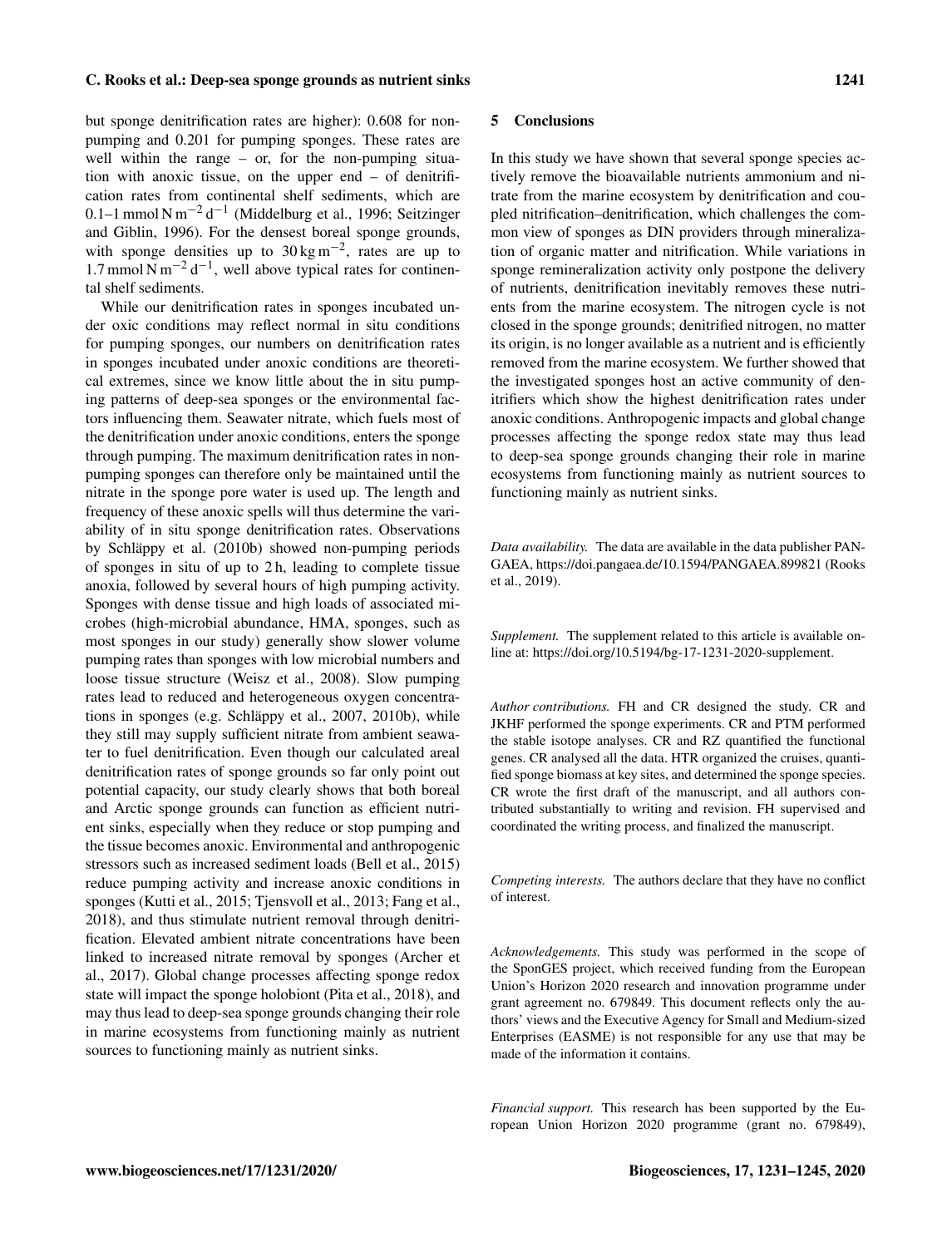the Norwegian Research Council (grant no. 225283), and the Norwegian National Research Infrastructure (grant no. 245907). Joana R. Xavier's research is further supported by the strategic funding (grant no. UID/Multi/04423/2019) provided by the Portuguese Foundation for Science and Technology (FCT) to CIIMAR.

*Review statement.* This paper was edited by Jack Middelburg and reviewed by three anonymous referees.

#### References

- Archer, S. K., Stevens, J. L., Rossi, R. E., Matterson, K. O., and Layman, C. A.: Abiotic conditions drive significant variability in nutrient processing by a common Caribbean sponge, *Ircinia felix*, Limnol. Oceanogr., 62, 1783–1793, https://doi.org[/10.1002/lno.10533,](https://doi.org/10.1002/lno.10533) 2017.
- Baumann, B., Snozzi, M., Zehnder, A. J., and Van Der Meer, J. R.: Dynamics of denitrification activity of *Paracoccus* denitrificans in continuous culture during aerobic-anaerobic changes, J. Bacteriol., 178, 4367–4374, https://doi.org[/10.1128/jb.178.15.4367-](https://doi.org/10.1128/jb.178.15.4367-4374.1996) [4374.1996,](https://doi.org/10.1128/jb.178.15.4367-4374.1996) 1996.
- Baumann, B., Snozzi, M., Van Der Meer, J. R., and Zehnder, A. J. B.: Development of stable denitrifying cultures during repeated aerobic-anaerobic transient periods, Water Res., 31, 1947–1954, https://doi.org[/10.1016/S0043-1354\(97\)00053-5,](https://doi.org/10.1016/S0043-1354(97)00053-5) 1997.
- Baumberger, T., Früh-Green, G. L., Thorseth, I. H., Lilley, M. D., Hamelin, C., Bernasconi, S. M., Okland, I. E., and Pedersen, R. B.: Fluid composition of the sediment-influenced Loki's Castle vent field at the ultra-slow spreading Arctic Mid-Ocean Ridge, Geochim. Cosmochim. Ac., 187, 156–178, https://doi.org[/10.1016/j.gca.2016.05.017,](https://doi.org/10.1016/j.gca.2016.05.017) 2016.
- Bayer, K., Schmitt, S., and Hentschel, U.: Physiology, phylogeny and in situ evidence for bacterial and archaeal nitrifiers in the marine sponge *Aplysina aerophoba*, Environ. Microbiol., 10, 2942– 2955, https://doi.org[/10.1111/j.1462-2920.2008.01582.x,](https://doi.org/10.1111/j.1462-2920.2008.01582.x) 2008.
- Bayer, K., Moitinho-Silva, L., Brummer, F., Cannistraci, C. V., Ravasi, T., and Hentschel, U.: GeoChip-based insights into the microbial functional gene repertoire of marine sponges (high microbial abundance, low microbial abundance) and seawater, Fems Microbiol. Ecol., 90, 832–843, https://doi.org[/10.1111/1574-6941.12441,](https://doi.org/10.1111/1574-6941.12441) 2014.
- Bell, J. J., McGrath, E., Biggerstaff, A., Bates, T., Bennett, H., Marlow, J., and Shaffer, M.: Sediment impacts on marine sponges, Mar. Pollut. Bull., 94, 5–13, https://doi.org[/10.1016/j.marpolbul.2015.03.030,](https://doi.org/10.1016/j.marpolbul.2015.03.030) 2015.
- Bulow, S. E., Rich, J. J., Naik, H. S., Pratihary, A. K., and Ward, B. B.: Denitrification exceeds anammox as a nitrogen loss pathway in the Arabian Sea oxygen minimum zone, Deep-Sea Res. Pt. I, 57, 384–393, https://doi.org[/10.1016/j.dsr.2009.10.014,](https://doi.org/10.1016/j.dsr.2009.10.014) 2010.
- Cardénas, P., Rapp, H. T., Klitgaard, A. B., Best, M., Thollesson, M., and Tendal, O. S.: Taxonomy, biogeography and DNA barcodes of *Geodia* species (Porifera, Demospongiae, Tetractinellida) in the Atlantic boreo-arctic region, Zool. J. Linn. Soc.-Lond., 169, 251–311, https://doi.org[/10.1111/zoj.12056,](https://doi.org/10.1111/zoj.12056) 2013.
- Chen, J. W. and Strous, M.: Denitrification and aerobic respiration, hybrid electron transport chains and

co-evolution, Biochim. Biophys. Ac., 1827, 136–144, https://doi.org[/10.1016/j.bbabio.2012.10.002,](https://doi.org/10.1016/j.bbabio.2012.10.002) 2013.

- Cleary, D. F. R., de Voogd, N. J., Polonia, A. R. M., Freitas, R., and Gomes, N. C. M.: Composition and Predictive Functional Analysis of Bacterial Communities in Seawater, Sediment and Sponges in the Spermonde Archipelago, Indonesia, Microb. Ecol., 70, 889–903, https://doi.org[/10.1007/s00248-015-0632-5,](https://doi.org/10.1007/s00248-015-0632-5) 2015.
- Corredor, J., Wilkinson, C., P. Vicente, V., Morell, J., and Otero Morales, E.: Nitrate release by Caribbean reef sponges, 114–120, 1988.
- de Goeij, J. M., van Oevelen, D., Vermeij, M. J. A., Osinga, R., Middelburg, J. J., and de Goeij, A. F. P. M.: Surviving in a marine desert: the sponge loop retains resources within coral reefs, Science, 342, 108–110, https://doi.org[/10.1126/science.1241981,](https://doi.org/10.1126/science.1241981) 2013.
- Diaz, M. C. and Ward, B. B.: Sponge-mediated nitrification in tropical benthic communities, Mar. Ecol. Prog. Ser., 156, 97–107, https://doi.org[/10.3354/meps156097,](https://doi.org/10.3354/meps156097) 1997.
- Fang, J. K. H., Rooks, C. A., Krogness, C. M., Kutti, T., Hoffmann, F., and Bannister, R. J.: Impact of particulate sediment, bentonite and barite (oil-drilling waste) on net fluxes of oxygen and nitrogen in Arctic-boreal sponges, Environ. Pollut., 238, 948–958, https://doi.org[/10.1016/j.envpol.2017.11.092,](https://doi.org/10.1016/j.envpol.2017.11.092) 2018.
- Feng, G. and Li, Z.: Carbon and Nitrogen Metabolism of Sponge Microbiome, in: Symbiotic Microbiomes of Coral Reefs Sponges and Corals, edited by: Li, Z., Springer, Dordrecht, 145–169, 2019.
- Fiore, C. L., Jarett, J. K., Olson, N. D., and Lesser, M. P.: Nitrogen fixation and nitrogen transformations in marine symbioses, Trend. Microbiol., 18, 455–463, https://doi.org[/10.1016/j.tim.2010.07.001,](https://doi.org/10.1016/j.tim.2010.07.001) 2010.
- Fiore, C. L., Baker, D. M., and Lesser, M. P.: Nitrogen Biogeochemistry in the Caribbean Sponge, *Xestospongia muta*: A Source or Sink of Dissolved Inorganic Nitrogen?, PLOS ONE, 8, e72961, https://doi.org[/10.1371/journal.pone.0072961,](https://doi.org/10.1371/journal.pone.0072961) 2013.
- Fiore, C. L., Labrie, M., Jarettt, J. K., and Lesser, M. P.: Transcriptional activity of the giant barrel sponge, Xestospongia muta Holobiont: molecular evidence for metabolic interchange, Front. Microbiol., 6, 1–18, https://doi.org[/10.3389/fmicb.2015.00364,](https://doi.org/10.3389/fmicb.2015.00364) 2015.
- Folkers, M. and Rombouts, T.: Sponges Revealed: A Synthesis of Their Overlooked Ecological Functions Within Aquatic Ecosystems, in: YOUMARES 9 – The Oceans: Our Research, Our Future, edited by: Jungblut, S., Liebich, V., and Bode-Dalby, M., Springer, Cham, 181–193, 2020.
- Han, M. Q., Liu, F., Zhang, F. L., Li, Z. Y., and Lin, H. W.: Bacterial and Archaeal Symbionts in the South China Sea Sponge *Phakellia fusca*: Community Structure, Relative Abundance, and Ammonia-Oxidizing Populations, Mar. Biotechnol., 14, 701– 713, doi10.1007/s10126-012-9436-5, 2012.
- Han, M. Q., Li, Z. Y., and Zhang, F. L.: The Ammonia Oxidizing and Denitrifying Prokaryotes Associated with Sponges from Different Sea Areas, Microb. Ecol., 66, 427–436, https://doi.org[/10.1007/s00248-013-0197-0,](https://doi.org/10.1007/s00248-013-0197-0) 2013.
- Hoer, D. R., Tommerdahl, J. P., Lindquist, N. L., and Martens, C. S.: Dissolved inorganic nitrogen fluxes from common Florida Bay (USA) sponges, Limnol. Oceanogr., 63, 2563–2578, https://doi.org[/10.1002/lno.10960,](https://doi.org/10.1002/lno.10960) 2018.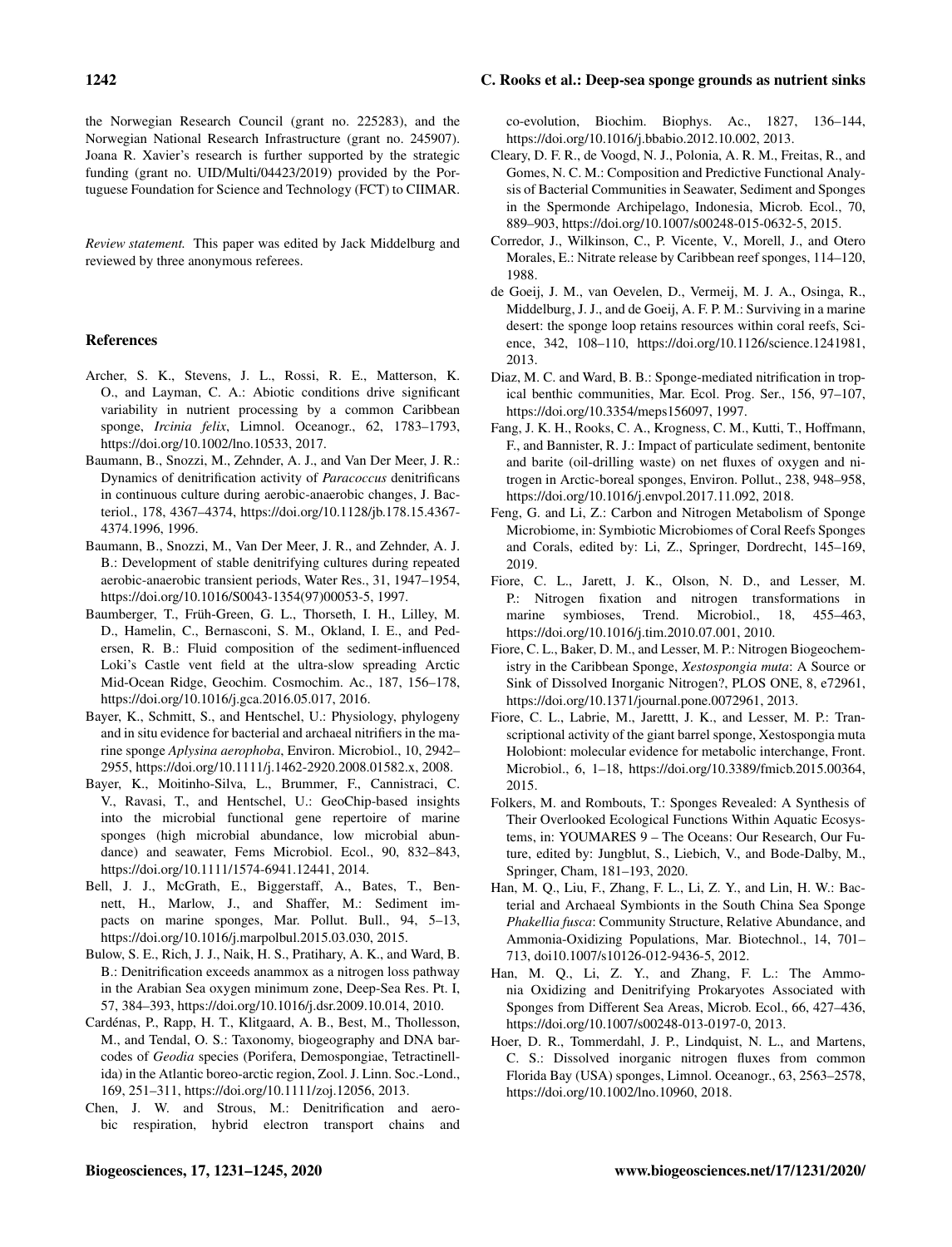- Hoffmann, F., Rapp, H., Zöller, T., and Reitner, J.: Growth and regeneration in cultivated fragments of the boreal deep water sponge *Geodia barretti* Bowerbank, 1858 (Geodiidae, Tetractinellida, Demospongiae), 109–118, 2003.
- Hoffmann, F., Larsen, O., Thiel, V., Rapp, H. T., Pape, T., Michaelis, W., and Reitner, J.: An Anaerobic World in Sponges, Geomicrobiol. J., 22, 1–10, https://doi.org[/10.1080/01490450590922505,](https://doi.org/10.1080/01490450590922505) 2005.
- Hoffmann, F., Røy, H., Bayer, K., Hentschel, U., Pfannkuchen, M., Brümmer, F., and de Beer, D.: Oxygen dynamics and transport in the Mediterranean sponge *Aplysina aerophoba*, Mar. Biol., 153, 1257–1264, https://doi.org[/10.1007/s00227-008-0905-3,](https://doi.org/10.1007/s00227-008-0905-3) 2008.
- Hoffmann, F., Radax, R., Woebken, D., Holtappels, M., Lavik, G., Rapp, H. T., Schläppy, M.-L., Schleper, C., and Kuypers, M. M. M.: Complex nitrogen cycling in the sponge *Geodia barretti*, Environ. Microbiol., 11, 2228–2243, https://doi.org[/10.1111/j.1462-2920.2009.01944.x,](https://doi.org/10.1111/j.1462-2920.2009.01944.x) 2009.
- Holtappels, M., Lavik, G., Jensen, M. M., and Kuypers, M. M. M.: Chapter ten  $-$  <sup>15</sup>N-Labeling Experiments to Dissect the Contributions of Heterotrophic Denitrification and Anammox to Nitrogen Removal in the OMZ Waters of the Ocean, in: Methods in Enzymology, edited by: Klotz, M. G., Academic Press, 223–251, 2011.
- Hughes, D. J. and Gage, J. D.: Benthic metazoan biomass, community structure and bioturbation at three contrasting deep-water sites on the northwest European continental margin, Prog. Oceanogr., 63, 29–55, https://doi.org[/10.1016/j.pocean.2004.09.002,](https://doi.org/10.1016/j.pocean.2004.09.002) 2004.
- Jiménez, E. and Ribes, M.: Sponges as a source of dissolved inorganic nitrogen: Nitrification mediated by temperate sponges, Limnol. Oceanogr., 52, 948–958, https://doi.org[/10.4319/lo.2007.52.3.0948,](https://doi.org/10.4319/lo.2007.52.3.0948) 2007.
- Kahn, A. S., Yahel, G., Chu, J. W. F., Tunnicliffe, V., and Leys, S. P.: Benthic grazing and carbon sequestration by deep-water glass sponge reefs, Limnol. Oceanogr., 60, 78–88, https://doi.org[/10.1002/lno.10002,](https://doi.org/10.1002/lno.10002) 2015.
- Keesing, J. K., Strzelecki, J., Fromont, J., and Thomson, D.: Sponges as important sources of nitrate on an oligotrophic continental shelf, Limnol. Oceanogr., 58, 1947–1958, https://doi.org[/10.4319/lo.2013.58.6.1947,](https://doi.org/10.4319/lo.2013.58.6.1947) 2013.
- Klitgaard, A. B. and Tendal, O. S.: Distribution and species composition of mass occurrences of large-sized sponges in the northeast Atlantic, Prog. Oceanogr., 61, 57–98, https://doi.org[/10.1016/j.pocean.2004.06.002,](https://doi.org/10.1016/j.pocean.2004.06.002) 2004.
- Kutti, T., Bannister, R. J., and Fossa, J. H.: Community structure and ecological function of deep-water sponge grounds in the Traenadypet MPA-Northern Norwegian continental shelf, Cont. Shelf Res., 69, 21–30, https://doi.org[/10.1016/j.csr.2013.09.011,](https://doi.org/10.1016/j.csr.2013.09.011) 2013.
- Kutti, T., Bannister, R. J., Fossa, J. H., Krogness, C. M., Tjensvoll, I., and Sovik, G.: Metabolic responses of the deep-water sponge *Geodia barretti* to suspended bottom sediment, simulated mine tailings and drill cuttings, J. Exp. Mar. Biol. Ecol., 473, 64–72, https://doi.org[/10.1016/j.jembe.2015.07.017,](https://doi.org/10.1016/j.jembe.2015.07.017) 2015.
- Leys, S. P., Kahn, A. S., Fang, J. K. H., Kutti, T., and Bannister, R. J.: Phagocytosis of microbial symbionts balances the carbon and nitrogen budget for the deep-water boreal sponge *Geodia barretti*, Limnol. Oceanogr., 63, 187–202, https://doi.org[/10.1002/lno.10623,](https://doi.org/10.1002/lno.10623) 2018.
- Li, Z. Y., Wang, Y. Z., He, L. M., and Zheng, H. J.: Metabolic profiles of prokaryotic and eukaryotic communities in deepsea sponge Lamellomorpha sp indicated by metagenomics, Sci. Rep., 4, 1–11, https://doi.org[/10.1038/srep03895,](https://doi.org/10.1038/srep03895) 2014.
- Liu, F., Li, J. L., Feng, G. F., and Li, Z. Y.: New Genomic Insights into "Entotheonella" Symbionts in *Theonella swinhoei*: Mixotrophy, Anaerobic Adaptation, Resilience, and Interaction, Front. Microbiol., 7, 1–11, https://doi.org[/10.3389/fmicb.2016.01333,](https://doi.org/10.3389/fmicb.2016.01333) 2016.
- Liu, M., Fan, L., Zhong, L., Kjelleberg, S., and Thomas, T.: Metaproteogenomic analysis of a community of sponge symbionts, Isme J., 6, 1515–1525, https://doi.org[/10.1038/ismej.2012.1,](https://doi.org/10.1038/ismej.2012.1) 2012.
- Maldonado, M., Ribes, M., and van Duyl, F. C.: Chapter three Nutrient Fluxes Through Sponges: Biology, Budgets, and Ecological Implications, in: Advances in Marine Biology, edited by: Becerro, M. A., Uriz, M. J., Maldonado, M., and Turon, X., Academic Press, 113–182, 2012.
- Marchant, H. K., Ahmerkamp, S., Lavik, G., Tegetmeyer, H. E., Graf, J., Klatt, J. M., Holtappels, M., Walpersdorf, E., and Kuypers, M. M.: Denitrifying community in coastal sediments performs aerobic and anaerobic respiration simultaneously, ISME J., 11, 1799–1812, 2017.
- Mehta, M. P., Butterfield, D. A., and Baross, J. A.: Phylogenetic diversity of nitrogenase (*nif*H) genes in deep-sea and hydrothermal vent environments of the Juan de Fuca ridge, Appl. Environ. Microbiol., 69, 960–970, https://doi.org[/10.1128/aem.69.2.960-](https://doi.org/10.1128/aem.69.2.960-970.2003) [970.2003,](https://doi.org/10.1128/aem.69.2.960-970.2003) 2003.
- Middelburg, J. J., Soetaert, K., Herman, P. M. J., and Heip, C. H. R.: Denitrification in marine sediments: A model study, Global Biogeochem. Cy., 10, 661–673, https://doi.org[/10.1029/96GB02562,](https://doi.org/10.1029/96GB02562) 1996.
- Mohamed, N., S Colman, A., Tal, Y., and Hill, R.: Diversity and expression of nitrogen fixation genes in bacterial symbionts of marine sponges, Environ. Microbiol., 10, 2910–2921, https://doi.org[/10.1111/j.1462-2920.2008.01704.x,](https://doi.org/10.1111/j.1462-2920.2008.01704.x) 2008.
- Mohamed, N. M., Saito, K., Tal, Y., and Hill, R. T.: Diversity of aerobic and anaerobic ammonia-oxidizing bacteria in marine sponges, Isme J., 4, 38–48, https://doi.org[/10.1038/ismej.2009.84,](https://doi.org/10.1038/ismej.2009.84) 2010.
- Murillo, F. J., Muñoz, P. D., Cristobo, J., Ríos, P., González, C., Kenchington, E., and Serrano, A.: Deep-sea sponge grounds of the Flemish Cap, Flemish Pass and the Grand Banks of Newfoundland (Northwest Atlantic Ocean): Distribution and species composition, Mar. Biol. Res., 8, 842–854, https://doi.org[/10.1080/17451000.2012.682583,](https://doi.org/10.1080/17451000.2012.682583) 2012.
- Nielsen, L. P.: Denitrification in sediment determined from nitrogen isotope pairing, FEMS Microbiol. Ecol., 9, 357–361, https://doi.org[/10.1111/j.1574-6941.1992.tb01771.x,](https://doi.org/10.1111/j.1574-6941.1992.tb01771.x) 1992.
- Osinga, R., Tramper, J., and Wijffels, R. H.: Cultivation of marine sponges, Mar. Biotechnol., 1, 509–532, https://doi.org[/10.1007/Pl00011807,](https://doi.org/10.1007/Pl00011807) 1999.
- Osinga, R., Armstrong, E., Burgess, J. G., Hoffmann, F., Reitner, J., and Schumann-Kindel, G.: Sponge-microbe associations and their importance for sponge bioprocess engineering, Hydrobiologia, 461, 55–62, https://doi.org[/10.1023/A:1012717200362,](https://doi.org/10.1023/A:1012717200362) 2001.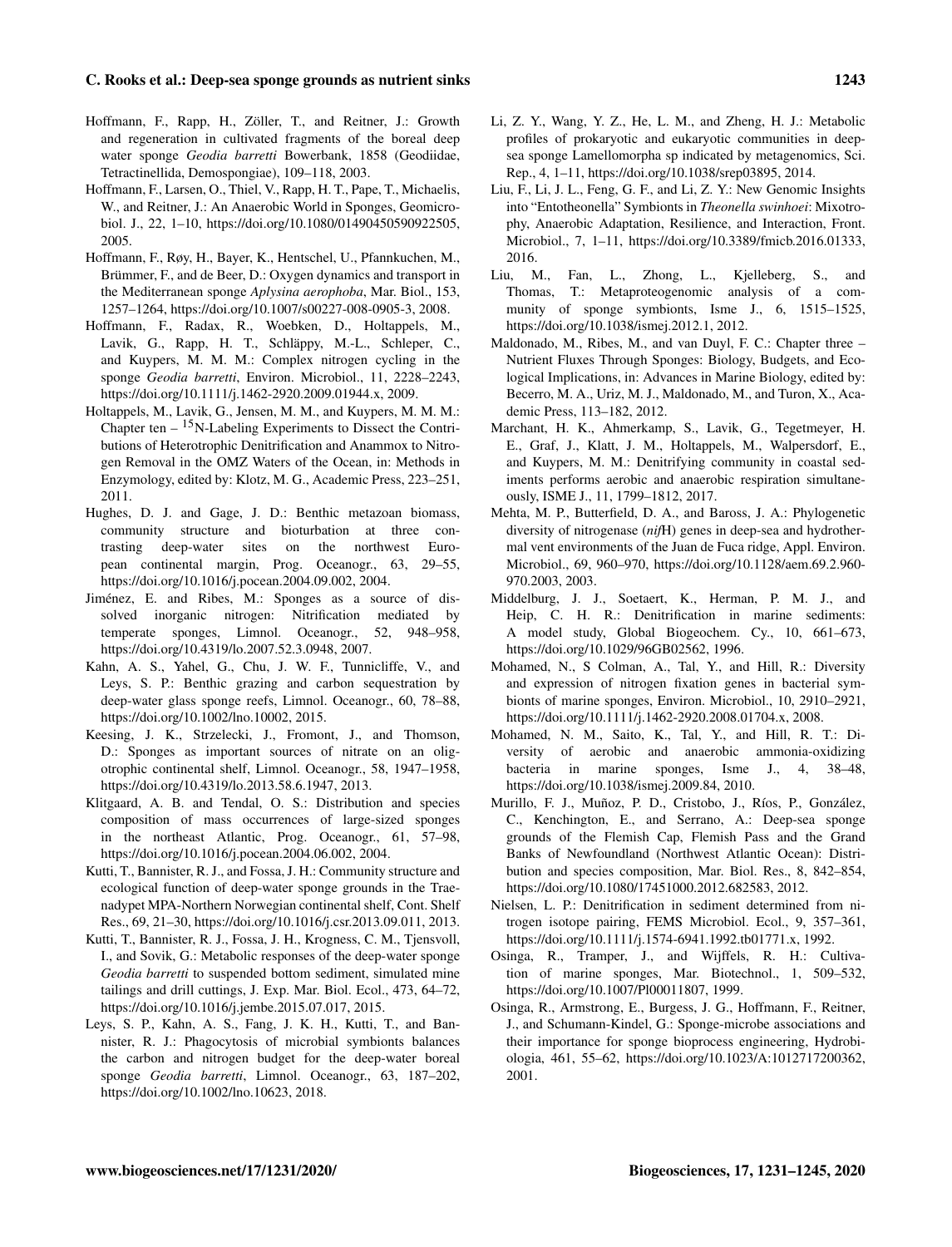- Painter, H.: A review of literature on inorganic nitrogen metabolism in microorganisms, Water Res., 4, 393–450, https://doi.org[/10.1016/0043-1354\(70\)90051-5,](https://doi.org/10.1016/0043-1354(70)90051-5) 1970.
- Pawlik, J. R. and McMurray, S. E.: The Emerging Ecological and Biogeochemical Importance of Sponges on Coral Reefs, Ann. Rev. Mar. Sci., 12, 315–337, https://doi.org[/10.1146/annurev](https://doi.org/10.1146/annurev-marine-010419-010807)[marine-010419-010807,](https://doi.org/10.1146/annurev-marine-010419-010807) 2019.
- Pfannkuchen, M., Fritz, G. B., Schlesinger, S., Bayer, K., and Brümmer, F.: In situ pumping activity of the sponge *Aplysina aerophoba*, Nardo 1886, J. Exp. Mar. Biol. Ecol., 369, 65–71, https://doi.org[/10.1016/j.jembe.2008.10.027,](https://doi.org/10.1016/j.jembe.2008.10.027) 2009.
- Pita, L., Rix, L., Slaby, B. M., Franke, A., and Hentschel, U.: The sponge holobiont in a changing ocean: from microbes to ecosystems, Microbiome, 6, 1–18, https://doi.org[/10.1186/s40168-018-](https://doi.org/10.1186/s40168-018-0428-1) [0428-1,](https://doi.org/10.1186/s40168-018-0428-1) 2018.
- Radax, R., Hoffmann, F., Rapp, H. T., Leininger, S., and Schleper, C.: Ammonia-oxidizing archaea as main drivers of nitrification in cold-water sponges, Environ. Microbiol., 14, 909–923, https://doi.org[/10.1111/j.1462-2920.2011.02661.x,](https://doi.org/10.1111/j.1462-2920.2011.02661.x) 2012.
- Reiswig, H. M.: Water transport, respiration and energetics of three tropical marine sponges, J. Exp. Mar. Biol. Ecol., 14, 231–249, https://doi.org[/10.1016/0022-0981\(74\)90005-7,](https://doi.org/10.1016/0022-0981(74)90005-7) 1974.
- Ribes, M., Dziallas, C., Coma, R., and Riemann, L.: Microbial Diversity and Putative Diazotrophy in High- and Low-Microbial-Abundance Mediterranean Sponges, Appl. Environ. Microbiol., 81, 5683–5693, https://doi.org[/10.1128/aem.01320-15,](https://doi.org/10.1128/aem.01320-15) 2015.
- Risgaard-Petersen, N., Nielsen, L. P., Rysgaard, S., Dalsgaard, T., and Meyer, R. L.: Application of the isotope pairing technique in sediments where anammox and denitrification coexist, Limnol. Oceanogr.-Method., 1, 63–73, https://doi.org[/10.4319/lom.2003.1.63,](https://doi.org/10.4319/lom.2003.1.63) 2003.
- Rix, L., de Goeij, J. M., Mueller, C. E., Struck, U., Middelburg, J. J., van Duyl, F. C., Al-Horani, F. A., Wild, C., Naumann, M. S., and van Oevelen, D.: Coral mucus fuels the sponge loop in warm- and cold-water coral reef ecosystems, Sci. Rep., 6, 18715, https://doi.org[/10.1038/srep18715,](https://doi.org/10.1038/srep18715) 2016.
- Roberts, E. M., Mienis, F., Rapp, H. T., Hanz, U., Meyer, H. K., and Davies, A. J.: Oceanographic setting and short-timescale environmental variability at an Arctic seamount sponge ground, Deep-Sea Res. Pt. I, 138, 98–113, https://doi.org[/10.1016/j.dsr.2018.06.007,](https://doi.org/10.1016/j.dsr.2018.06.007) 2018.
- Robertson, L. A., Dalsgaard, T., Revsbech, N. P., and Kuenen, J. G.: Confirmation of "aerobic denitrification" in batch cultures, using gas-chromatography and  $15$  mass spectrometry, FEMS Microbiol. Ecol., 18, 113–119, https://doi.org[/10.1111/j.1574-](https://doi.org/10.1111/j.1574-6941.1995.tb00168.x) [6941.1995.tb00168.x,](https://doi.org/10.1111/j.1574-6941.1995.tb00168.x) 1995.
- Rooks, C., Fang, J. K.-H., Mørkved, P. T., Zhao, R., Rapp, H. T., Xavier, J. R., and Hoffmann, F.: Denitrification rates in boreo-arctic sponges – data of sponge species from Korsfjord (Norway) and the Schulz Bank (Arctic Ocean), PANGAEA, https://doi.org[/10.1594/PANGAEA.899821,](https://doi.org/10.1594/PANGAEA.899821) 2019.
- Rysgaard, S., Christensen, P. B., and Nielsen, L. P.: Seasonal-Variation in Nitrification and Denitrification in Estuarine Sediment Colonized by Benthic Microalgae and Bioturbating Infauna, Mar. Ecol. Prog. Ser., 126, 111–121, https://doi.org[/10.3354/meps126111,](https://doi.org/10.3354/meps126111) 1995.
- Schläppy, M.-L., Hoffmann, F., Røy, H., Wijffels, R. H., Mendola, D., Sidri, M., and de Beer, D.: Oxygen dynamics and flow patterns of *Dysidea avara* (Porifera: De-

mospongiae), J. Mar. Biol. Assoc. UK, 87, 1677–1682, https://doi.org[/10.1017/S0025315407058146,](https://doi.org/10.1017/S0025315407058146) 2007.

- Schläppy, M.-L., Schöttner, S. I., Lavik, G., Kuypers, M. M. M., de Beer, D., and Hoffmann, F.: Evidence of nitrification and denitrification in high and low microbial abundance sponges, Mar. Biol., 157, 593–602, https://doi.org[/10.1007/s00227-009-1344-](https://doi.org/10.1007/s00227-009-1344-5) [5,](https://doi.org/10.1007/s00227-009-1344-5) 2010a.
- Schläppy, M. L., Weber, M., Mendola, D., Hoffmann, F., and de Beer, D.: Heterogeneous oxygenation resulting from active and passive flow in two Mediterranean sponges, Dysida avara and *Chondrosia reniformis*, Limnol. Oceanogr., 55, 1289–1300, https://doi.org[/10.4319/lo.2010.55.3.1289,](https://doi.org/10.4319/lo.2010.55.3.1289) 2010b.
- Seitzinger, S. P.: Denitrification in freshwater and coastal marine ecosystems: Ecological and geochemical significance, Limnol. Oceanogr., 33, 702–724, https://doi.org[/10.4319/lo.1988.33.4part2.0702,](https://doi.org/10.4319/lo.1988.33.4part2.0702) 1988.
- Seitzinger, S. P. and Giblin, A. E.: Estimating denitrification in North Atlantic continental shelf sediments, Biogeochemistry, 35, 235–260, https://doi.org[/10.1007/Bf02179829,](https://doi.org/10.1007/Bf02179829) 1996.
- Shapleigh, J. P.: Denitrifying Prokaryotes, in: The Prokaryotes: Prokaryotic Physiology and Biochemistry, edited by: Rosenberg, E., DeLong, E. F., Lory, S., Stackebrandt, E., and Thompson, F., Springer Berlin Heidelberg, Berlin, Heidelberg, 405–425, 2013.
- Southwell, M. W., Popp, B. N., and Martens, C. S.: Nitrification controls on fluxes and isotopic composition of nitrate from Florida Keys sponges, Mar. Chem., 108, 96–108, https://doi.org[/10.1016/j.marchem.2007.10.005,](https://doi.org/10.1016/j.marchem.2007.10.005) 2008.
- Thamdrup, B. and Dalsgaard, T.: Production of  $N_2$  through anaerobic ammonium oxidation coupled to nitrate reduction in marine sediments, Appl. Environ. Microbiol., 68, 1312–1318, https://doi.org[/10.1128/AEM.68.3.1312-1318.2002,](https://doi.org/10.1128/AEM.68.3.1312-1318.2002) 2002.
- Throback, I. N., Enwall, K., Jarvis, A., and Hallin, S.: Reassessing PCR primers targeting *nir*S, *nir*K and *nos*Z genes for community surveys of denitrifying bacteria with DGGE, FEMS Microbiol. Ecol., 49, 401–417, https://doi.org[/10.1016/j.femsec.2004.04.011,](https://doi.org/10.1016/j.femsec.2004.04.011) 2004.
- Tjensvoll, I., Kutti, T., Fossa, J. H., and Bannister, R. J.: Rapid respiratory responses of the deep-water sponge *Geodia barretti* exposed to suspended sediments, Aquat. Biol., 19, 65–73, https://doi.org[/10.3354/ab00522,](https://doi.org/10.3354/ab00522) 2013.
- Ward, B. B., Devol, A. H., Rich, J. J., Chang, B. X., Bulow, S. E., Naik, H., Pratihary, A., and Jayakumar, A.: Denitrification as the dominant nitrogen loss process in the Arabian Sea, Nature, 461, 78–81, https://doi.org[/10.1038/nature08276,](https://doi.org/10.1038/nature08276) 2009.
- Webster, N. S. and Taylor, M. W.: Marine sponges and their microbial symbionts: love and other relationships, Environ. Microbiol., 14, 335–346, https://doi.org[/10.1111/j.1462-2920.2011.02460.x,](https://doi.org/10.1111/j.1462-2920.2011.02460.x) 2012.
- Weisz, J. B., Lindquist, N., and Martens, C. S.: Do associated microbial abundances impact marine demosponge pumping rates and tissue densities?, Oecologia, 155, 367–376, https://doi.org[/10.1007/s00442-007-0910-0,](https://doi.org/10.1007/s00442-007-0910-0) 2008.
- Wilkinson, C. R. and Fay, P.: Nitrogen fixation in coral reef sponges with symbiotic cyanobacteria, Nature, 279, 527–529, https://doi.org[/10.1038/279527a0,](https://doi.org/10.1038/279527a0) 1979.
- Wilkinson, C. R., Summons, R. E., and Evans, E.: Nitrogen fixation in symbiotic marine sponges: Ecological significance and difficulties in detection, 667–673, 1999.